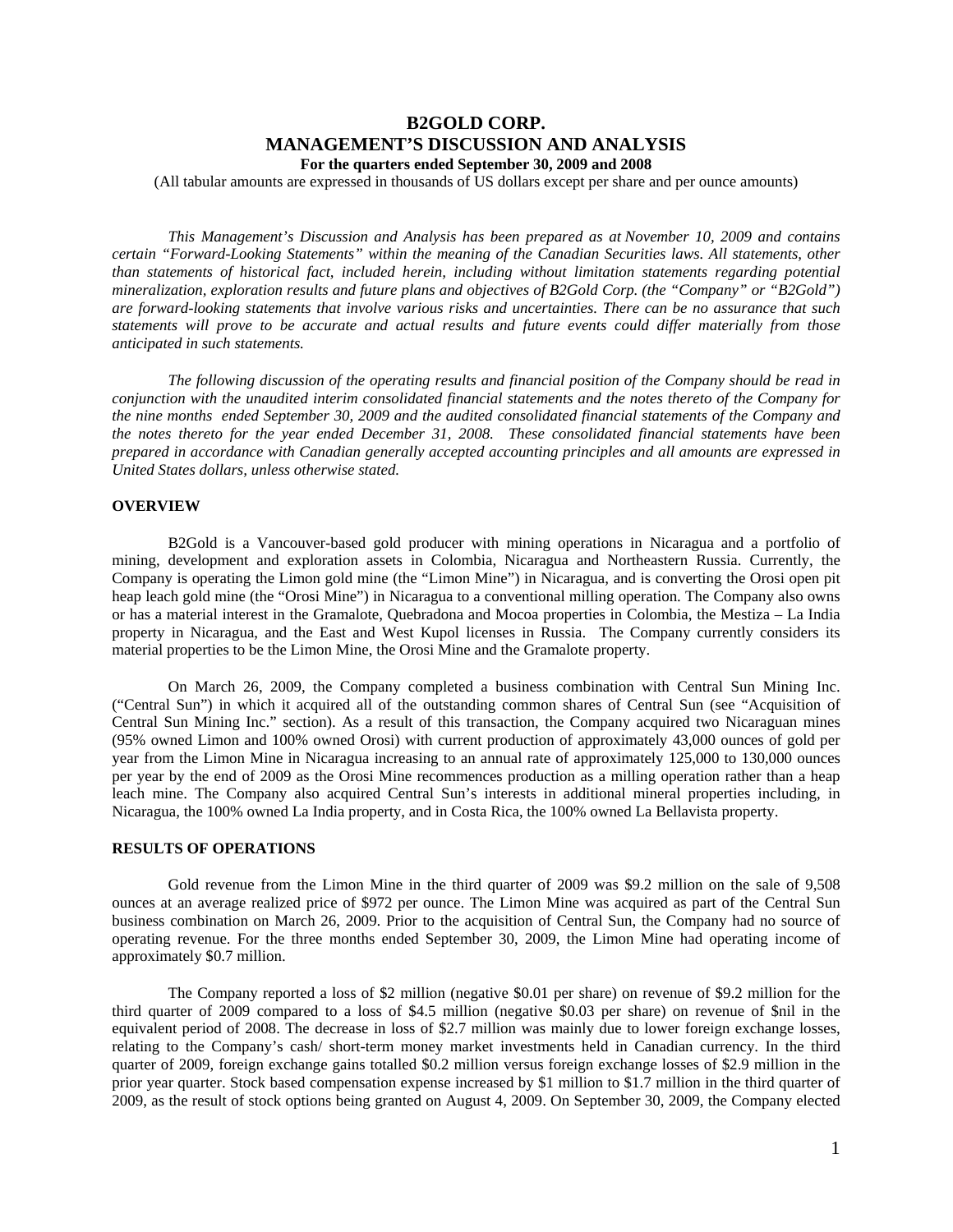not to continue with the Cauca property in Colombia and as a result wrote-off related acquisition and exploration costs in the amount \$1.5 million in the quarter.

On August 4, 2009, the Company granted approximately 9.9 million incentive stock options with an exercise price of Cdn.\$0.80 per option to non-executive directors, non-executive officers, employees and consultants of the Company. These stock options have a term of five years and expire on August 3, 2014. One-third of these options vested on August 4, 2009, another one-third will vest on February 4, 2010 and the remainder will vest on August 4, 2010. It is the Company's policy to not grant stock options to executive directors and officers. The estimated fair value of these options totalling \$4.9 million is being recognized over the vesting period. The fair value was estimated at \$0.50 per option at the grant date using the Black-Scholes option pricing model based on a risk-free annual interest rate of approximately 2.66%, an expected life of five years, an expected volatility of 86.7%, and a dividend yield rate of nil.

For the first nine months of 2009, the Company reported a loss of \$10.5 million (negative \$0.05 per share) on revenue of \$17.1 million compared to a loss of \$15 million (negative \$0.10 per share) on revenue of \$nil in the equivalent period of 2008. The loss for the nine months ended September 30, 2009 included a write-off of resource property costs in the amount of \$4.7 million (the Company elected not to continue with the Nariño, San Luis, Yarumalito and Cauca properties in Colombia) and general and administrative costs of \$5.6 million. The loss for the nine months ended September 30, 2008, mainly consisted of a \$3 million write-off relating to the Puma Option (the Company elected during the first quarter of 2008 not to exercise its option to purchase the common shares of Consolidated Puma Minerals Corp. held by Kinross Gold Corporation), stock-based compensation expense of \$3.5 million and a foreign exchange loss of \$5.4 million. In addition, general and administrative costs totalled \$5.1 million and were partially offset by interest income of \$2.2 million.

|                                               | Q3            | $\Omega$      | $\Omega$      | Q <sub>4</sub> | Q <sub>3</sub> | $\Omega$      | $\Omega$      | Q <sub>4</sub> |
|-----------------------------------------------|---------------|---------------|---------------|----------------|----------------|---------------|---------------|----------------|
|                                               | 2009          | 2009          | 2009          | 2008           | 2008           | 2008          | 2008          | 2007           |
|                                               | \$<br>(000's) | \$<br>(000's) | \$<br>(000's) | \$<br>(000's)  | \$<br>(000's)  | \$<br>(000's) | \$<br>(000's) | \$<br>(000's)  |
| Gold revenue                                  | 9,243         | 7,851         |               |                |                |               |               |                |
| Mine operating income/ (loss)                 | 711           | (717)         |               |                |                |               |               |                |
| Loss and comprehensive loss<br>for the period | 1,964         | 2,843         | 5,727         | 14,987         | 4,547          | 2,114         | 8,347         | 167            |
| Loss per share – basic and<br>diluted         | 0.01          | 0.01          | 0.04          | 0.10           | 0.03           | 0.01          | 0.07          | 0.00           |

#### *Summary of Unaudited Quarterly Results:*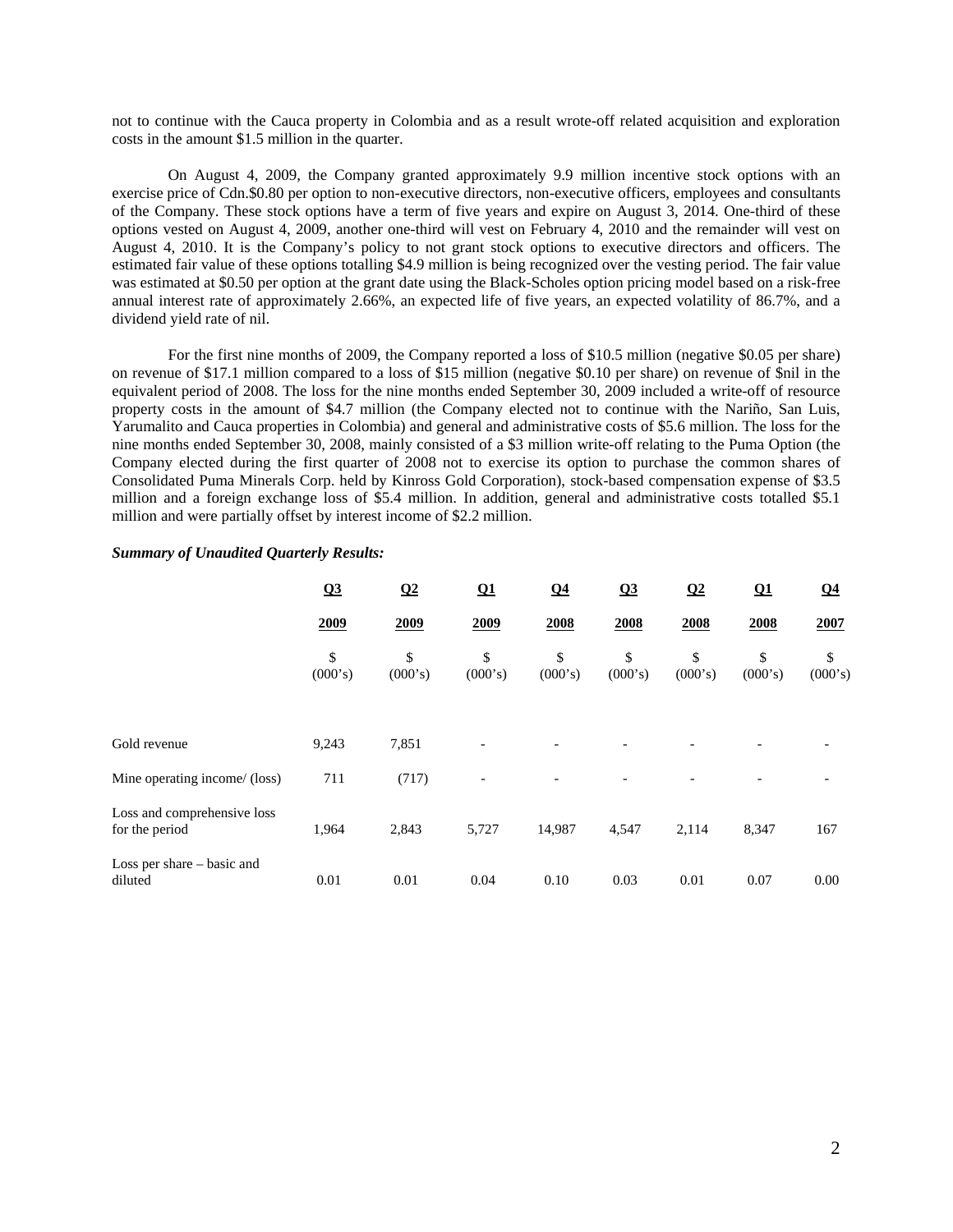### **LIMON MINE**

The operating results for the Limon Mine are summarized in the following table. The Company acquired the Limon Mine as part of the Central Sun business combination. Prior to the second quarter of 2009, the Company had no source of operating revenue.

|                                                | Q <sub>3</sub> | Q <sub>2</sub> |  |
|------------------------------------------------|----------------|----------------|--|
|                                                | <u>2009</u>    | <u>2009</u>    |  |
| Gold sold (ounces)                             | 9,508          | 8,513          |  |
| Average realized gold price (\$/<br>ounce)     | 972            | 922            |  |
| Tonnes milled                                  | 83,835         | 53,483         |  |
| Grade (grams/tonne)                            | 4.33           | 4.67           |  |
| Recovery (%)                                   | 88             | 88             |  |
| Gold production (ounces)                       | 10,203         | 6,832          |  |
| Cash operating costs $(\frac{6}{2})$<br>ounce) | 647            | 858            |  |
| Total cash costs (\$/ ounce)                   | 699            | 923            |  |

In the third quarter of 2009, the Limon Mine processed 83,835 tonnes of ore at an average grade of 4.33 grams per tonne ("g/t"), producing 10,203 ounces of gold at a total cash cost of \$699 per ounce. September production at the Limon Mine was affected by illegal work stoppages initiated by the unions. As a result of these work stoppages several days were lost resulting in lower than budgeted production and higher cash costs.

The Limon Mine has a long history of labour disputes, which the Company had expected to cease after signing a collective bargaining agreement on July  $3<sup>rd</sup>$ , 2009 with the three unions representing the workers at Limon. The Company, the union leaders and the Ministry of Labour of the Government of Nicaragua worked together to reach this binding agreement. Among many benefits to the union workers is a pay increase of up to 17%.

In summary, approximately six days were lost during the third quarter for labour disruptions and the ball mill motor failure which occurred in June. Daily production rates of 1,022 tonnes per day were achieved for the days worked which is higher than the daily budgeted through put by approximately 100 tonnes per day. The mill recovery was 88%. Contributing to the gold recovery was better plant utilization due to the operation of the newly installed Tailings Solution Processing Plant. The project was completed in early July and the new plant produced its first 226 ounces of gold from the solution during the third quarter.

#### **OROSI MINE**

The Orosi Mine construction is 95% complete and remains on target for the completion of construction and the commencement of production in late November. The power supply is complete and is connected to the national power grid and the initial tailings storage facility is ready for start-up. Initial capacity of the mill is expected to be 3,500 tonnes of ore per day and will ramp up to 5,500 tonnes of ore per day once the second ball mill is installed in the second quarter of 2010. The Company is projecting gold production of approximately 84,000 ounces from an average grade of 1.81 grams per tonne ("g/t") gold for 2010. Contract open pit mining has commenced with a new mining fleet.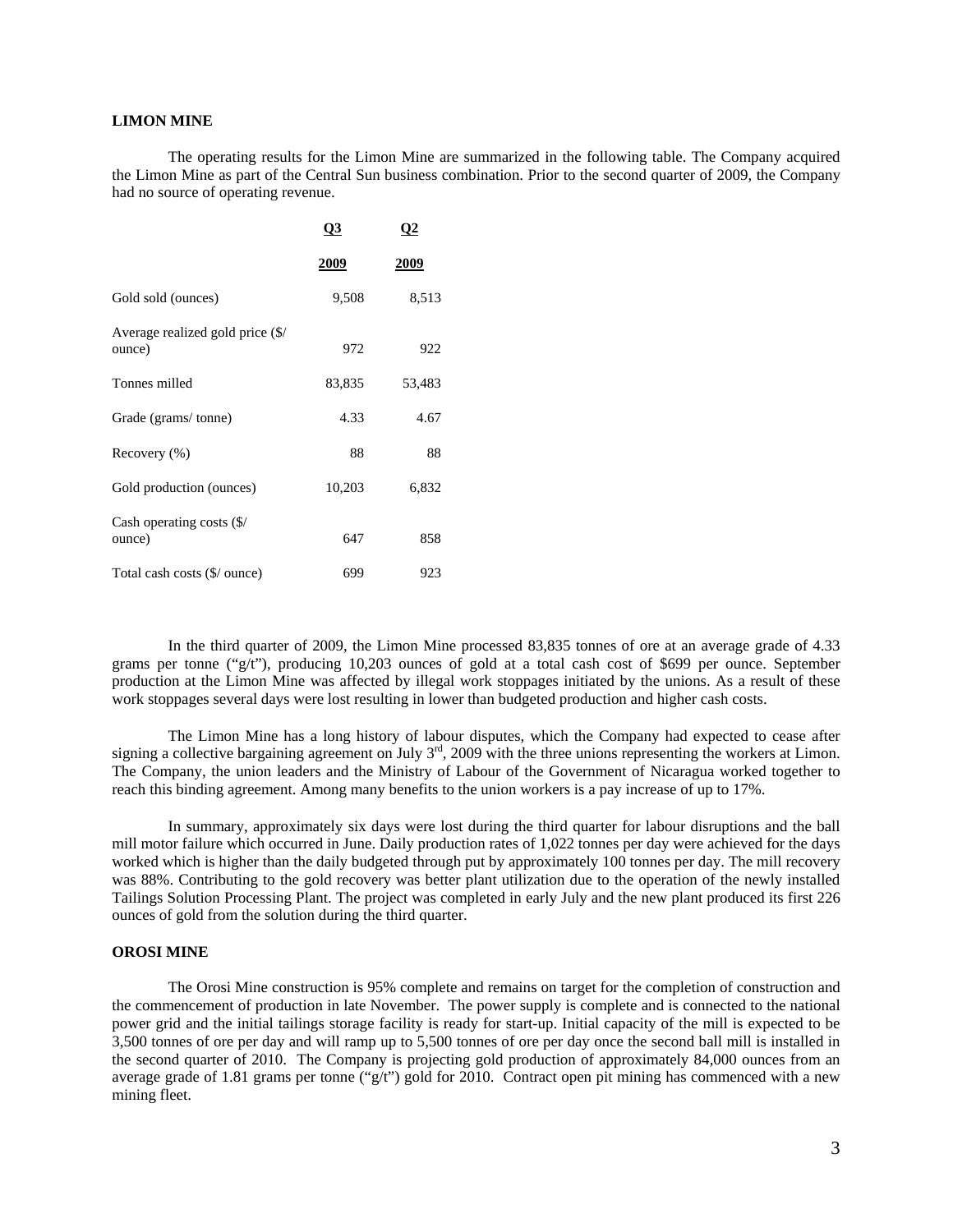The total construction cost for Orosi is now estimated at approximately \$62 million. This is an increase of approximately \$7 million, or 13% from the Company's previous estimate. The primary reasons for the increased construction costs are: higher costs to excavate the tailings dam due to heavier than usual rains in June, July and August; a change in routing of the new power line, due to surface rights access issues; and additional changes to the mill facilities to accommodate the second ball mill which will increase throughput from 3,500 tonnes per day to 5,500 tonnes per day.

The Company owns a 100% interest in the Orosi open pit gold mine, which commenced operating as a heap leach mine in 1996. Operations were suspended in the first quarter of 2007 after a re-evaluation of the project indicated that gold recoveries could be improved from approximately 40% from heap leaching to over 90% using a conventional milling operation. Once in commercial production, the Orosi Mine will have an initial seven year mine life and is expected to produce approximately 80,000 to 90,000 ounces of gold annually at an estimated cash cost of approximately \$465 per ounce. The Orosi Mine has excellent exploration targets adjacent to the mine over a 20 km belt. Excellent potential exists to increase the reserves, resources and the mine life. The Orosi Mine is 100% unhedged and debt free.

### **BELLAVISTA MINE**

The Company is continuing to advance the Phase II environmental and closure audit for the Bellavista property. During the third quarter of 2009, work focused on reviewing all available data concerning the landslide and mitigation measures. Additional inclinometers and piesometers are being installed in the slide area. The majority of the Phase II work was completed by the end of the quarter, and preliminary results were presented to regulatory agencies on October  $2<sup>nd</sup>$ . It is planned to present final Phase II results prior to year end, and monitoring of the site is planned for several more years. Reclamation activities continued with the planting of over 1,000 trees on portions of the waste dump area. Work programs also focused on controlling runoff from rain storms and keeping water levels from building up in the slide area.

In parallel with the environmental audit work, the Company continues to investigate the potential for reopening the mine utilizing different technologies. Bellavista was previously operated as a heap leach operation, but if the Company attempts to re-start operations, it would be as a milling and carbon in leach process.

#### **ACQUISITION OF CENTRAL SUN MINING INC.**

On January 30, 2009, the Company entered into an agreement with Central Sun to effect the acquisition of Central Sun pursuant to a plan of arrangement (the "Arrangement"). On March 26, 2009 ("Acquisition Date"), the Company completed the Arrangement and acquired 100% of the outstanding shares of Central Sun. The purchase has been accounted for as a business acquisition, with B2Gold as the acquirer and Central Sun as the acquiree. The results of operations of Central Sun have been consolidated with those of B2Gold commencing on the Acquisition Date. The primary assets acquired are Central Sun's interests in the Limon Mine (95%) and the Orosi Mine (100%) both located in Nicaragua.

Pursuant to the Arrangement, all of the issued and outstanding common shares of Central Sun were exchanged for common shares of the Company on the basis of a ratio of 1.28 common shares of the Company for each common share of Central Sun. In addition, outstanding stock options to purchase common shares of Central Sun were exchanged for replacement options to purchase an equivalent number of common shares of the Company based on the same exchange ratio and outstanding share purchase warrants of Central Sun were amended to entitle holders to acquire common shares of the Company based on the exchange ratio. All outstanding Central Sun stock options vested upon change of control.

In connection with the Arrangement, the parties entered into a loan agreement on February 6, 2009 providing for a loan by the Company to Central Sun of up to Cdn.\$10 million to finance the payment by Central Sun of certain debt obligations and to fund re-commencement of capital improvements to Central Sun's Orosi Mine. On March 6, 2009, the Company and Central Sun agreed to an amendment of the loan agreement providing for the advancement by the Company of an additional \$8 million to finance the repayment by Central Sun of an existing \$8 million debt obligation. The financing provided by the Company to Central Sun totalling \$15.9 million has been included in the total purchase price of Central Sun's assets.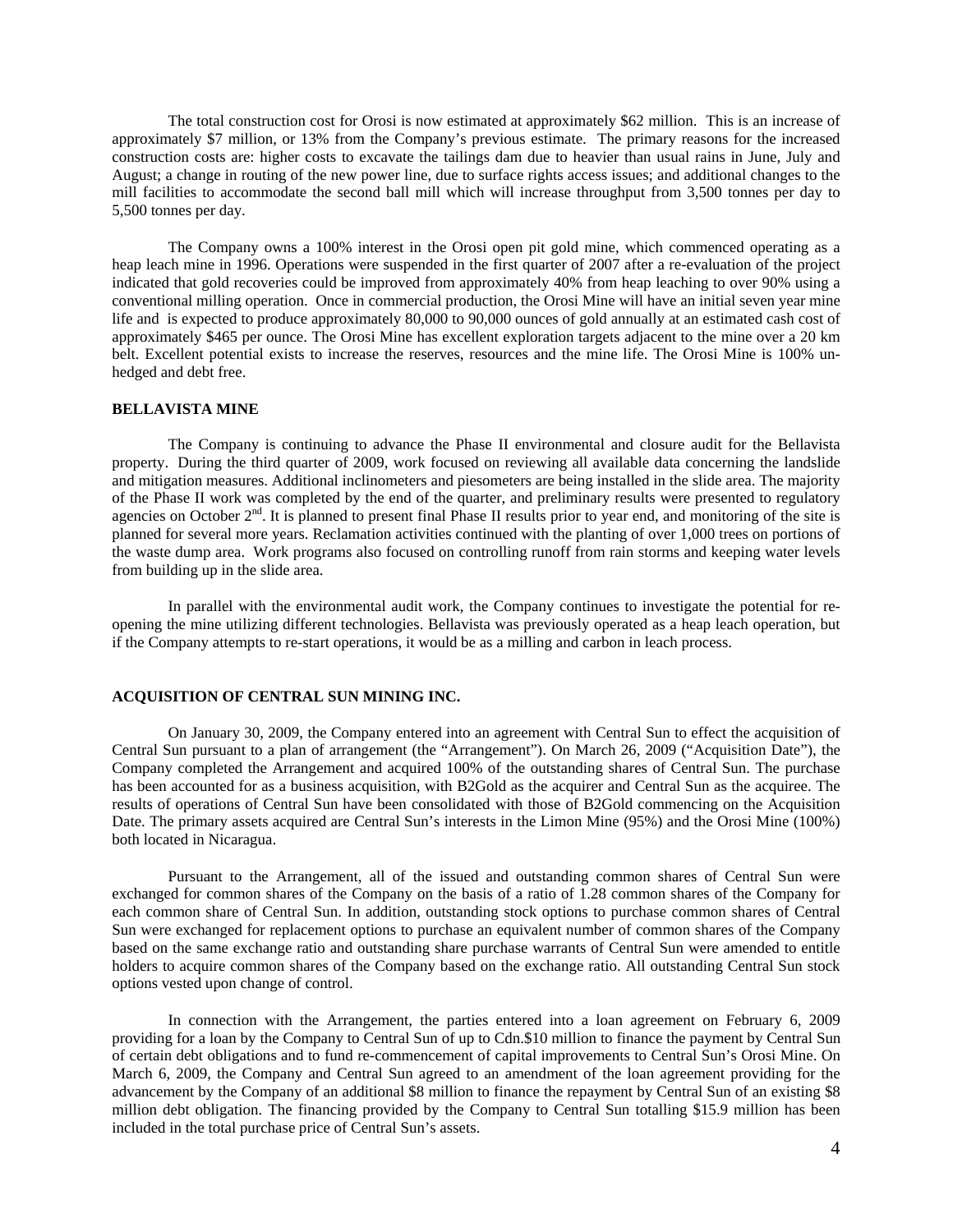Total consideration paid of \$74.8 million included the above mentioned \$15.9 million financing, the fair value of 80,638,705 B2Gold shares issued at \$0.63 per share (based on the weighted average price of B2Gold shares calculated two days before, the day of, and two days subsequent to the agreement date of January 30, 2009), and 7,988,789 B2Gold replacement options and 18,061,648 share purchase warrants with a fair value of \$2.8 million and \$4.6 million, respectively, plus B2Gold transaction costs of \$0.7 million. The options and share purchase warrants have been valued using the Black-Scholes option pricing model based on a risk-free annual interest rate of approximately 3%, an expected volatility of 86%, an expected average life of 3.62 years for the options and 1.64 years for the warrants and a dividend yield of nil.

The purchase price was calculated as follows:

|                                                        | \$<br>(000's) |
|--------------------------------------------------------|---------------|
| Common shares issued (80,638,705 B2Gold common shares) | 50,802        |
| Cash advanced to Central Sun under loan agreements     | 15,928        |
| Fair value of options and warrants issued              | 7,353         |
| <b>Transaction costs</b>                               | 741           |
| Total purchase price                                   | 74.824        |

The following table sets forth a preliminary allocation of the purchase price to assets and liabilities acquired, based on preliminary estimates of fair values. The Company has not yet determined the fair value of all identifiable assets and liabilities acquired. The Company is currently undergoing a process whereby the fair value of all identifiable assets and liabilities acquired will be determined. This is a preliminary purchase price allocation and therefore subject to adjustment over the course of 2009 on completion of the valuation process and analysis of resulting tax effects. Such adjustments may be material.

|                                                         | \$       |
|---------------------------------------------------------|----------|
|                                                         | (000's)  |
| Preliminary purchase price allocation:                  |          |
| Cash and cash equivalents                               | 1,409    |
| Accounts receivable                                     | 1,303    |
| Product inventory                                       | 1,365    |
| Supplies inventory                                      | 6,440    |
| Prepaids                                                | 7,416    |
| Marketable securities                                   | 101      |
| Other long-term assets                                  | 372      |
| Cerro Quema property                                    | 6,460    |
| Resource property interests                             | 75,630   |
| Accounts payable and accrued liabilities                | (13,271) |
| Asset retirement obligations, including current portion | (7,105)  |
| Other long-term liabilities                             | (1,879)  |
| Non-controlling interest                                | (3, 417) |
|                                                         | 74,824   |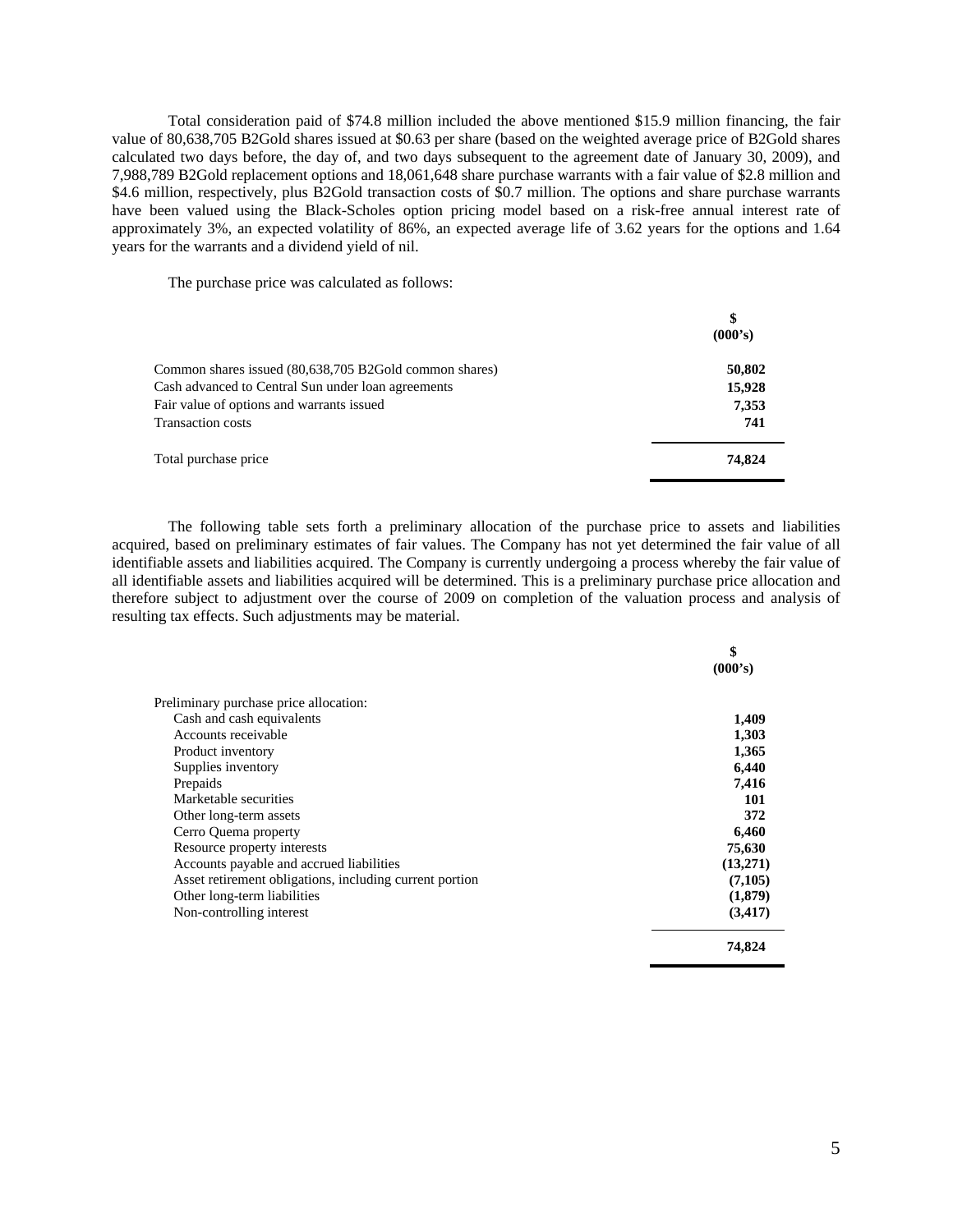On July 16, 2009, the Company completed the sale of its common shares in a subsidiary (60% owned) which holds the Cerro Quema property. The aggregate consideration received was \$2.15 million, consisting of \$0.35 million in cash (of which \$0.2 million was received on July 16, 2009 and \$0.15 million on November 5, 2009) and a note receivable of \$1.8 million due on January 30, 2010. The Company's 60% indirect interest in the Cerro Quema property had been acquired on March 26, 2009 as part of the Central Sun Arrangement. As a result of the sale, the following assets and liabilities were deconsolidated effective July 16, 2009:

**\$** 

|                                             | Φ<br>(000's) |
|---------------------------------------------|--------------|
| Assets held for sale - Cerro Quema property | 6,460        |
| Current liabilities                         | (911)        |
| Non-controlling interest                    | (3,399)      |
|                                             | 2,150        |

#### **LIQUIDITY AND CAPITAL RESOURCES**

The Company ended the third quarter of 2009 with cash and cash equivalents of \$9.4 million compared to cash and cash equivalents of \$4.5 million at June 30, 2009. During the third quarter of 2009, the Company completed an equity financing for net proceeds of approximately \$25 million (see "Financing activities" section). Capitalized expenditures related to upgrading the Orosi Mine to a standard milling operation totalled approximately \$18.7 million in the quarter. The Company had a working capital balance of \$12.4 million at September 30, 2009.

Subsequent to September 30, 2009, on November 3, 2009, the Company signed a commitment letter for a \$20 million secured revolving credit facility (the "Credit Facility") to be provided by Macquarie Bank Limited ("Macquarie"). The term of the Credit Facility will be for two years with a maturity date of December 31, 2011 and an interest rate of LIBOR plus 5.5%. Advance of funds under the Credit Facility is subject to the fulfillment by the Company of certain conditions precedent, including entering into a definitive credit agreement. In connection with the Credit Facility, the Company has agreed, subject to obtaining regulatory approval, to issue to Macquarie approximately 11 million warrants to purchase common shares of B2Gold. Each warrant will entitle the holder to acquire one common share of B2Gold at an exercise price of Cdn.\$0.97 for a period of three years from the date of issue. The Credit Facility will be used for general corporate purposes.

The following table presents, as at September 30, 2009, the Company's known contractual obligations, relating to the mill construction at the Orosi Mine and consumable supplies primarily for the Limon Mine. The timing of the Company's asset retirement obligations is also presented below on an undiscounted basis.

|                                                | <b>T</b> otal | 2009          | 2010          | 2011          | 2012          | 2013<br>and later |
|------------------------------------------------|---------------|---------------|---------------|---------------|---------------|-------------------|
|                                                | \$<br>(000's) | \$<br>(000's) | \$<br>(000's) | \$<br>(000's) | \$<br>(000's) | \$<br>(000's)     |
| Purchase commitments                           | 1,891         | 1,675         | 129           | 72            | 15            |                   |
| Asset retirement obligations<br>(undiscounted) | 10,770        | 747           | 3,087         | 1,114         | 217           | 5,605             |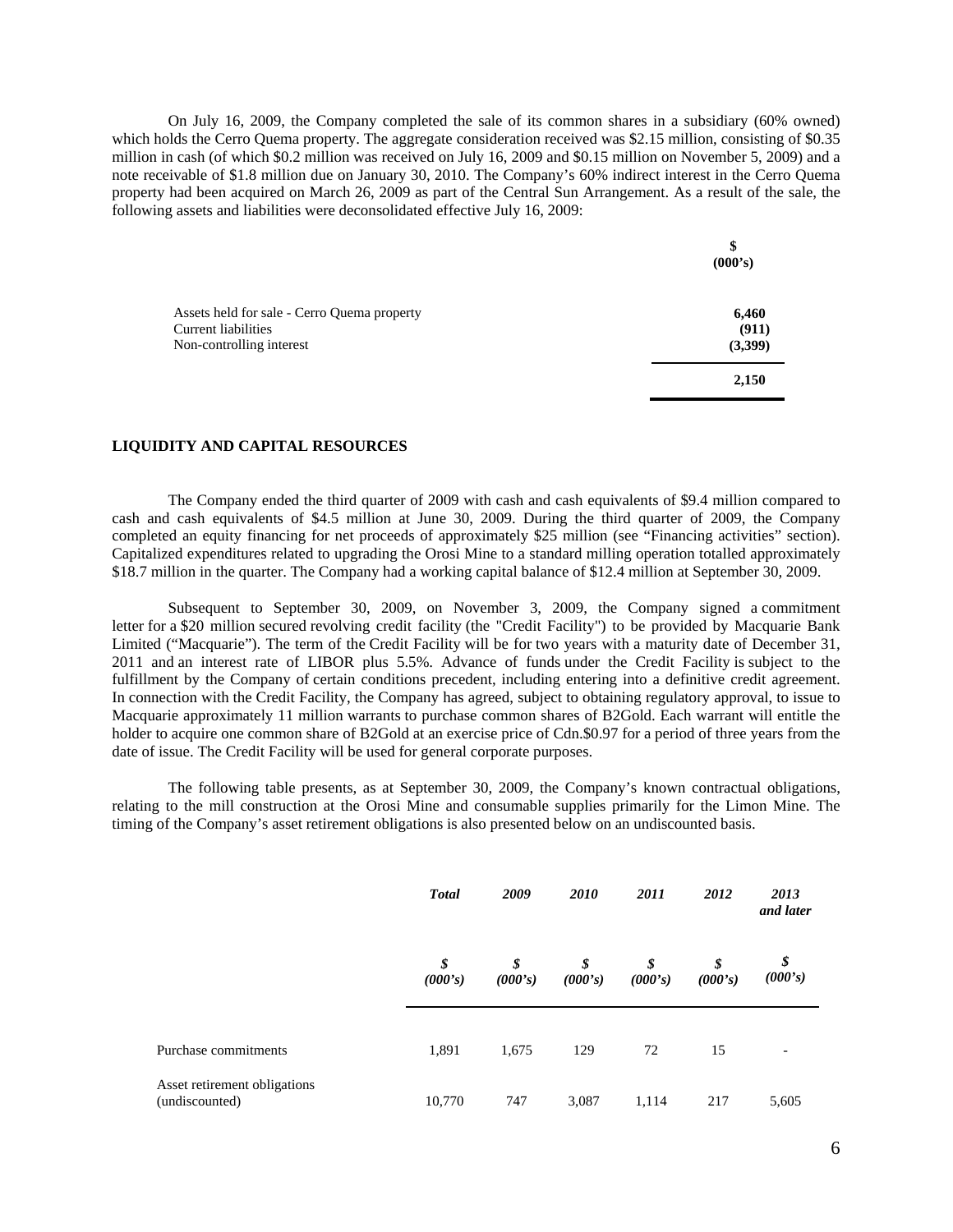The acquisition by the Company of Central Sun is expected to provide the Company with future operating cash flow. The Orosi (100% owned) upgrade to a milling plant is expected to be commissioned in the fourth quarter of 2009. With both the Limon and Orosi Mines operating in 2010, B2Gold's annual gold production is projected to be approximately 120,000 to 130,000 ounces at estimated cash costs of approximately \$490 to \$500 per ounce. For the remainder of 2009 the recently arranged Credit Facility will provide the Company with increased liquidity to allow it to meet its funding commitments as Orosi ramps up to production in 2010.

### *Operating activities*

Cash flow from operating activities (before non-cash working capital changes) for the third quarter of 2009 was an inflow of \$1.7 million compared to a cash outflow of \$3.9 million for the same period of 2008. The positive cash flow from operations in the current quarter was attributable to the Limon Mine acquired on March 26, 2009

For the nine months ended September 30, 2009 and 2008, operating activities (before non-cash working capital changes) required cash of \$2.8 million and \$8.1 million, respectively. The decrease in cash outflow was mainly due to a decrease in foreign exchange losses.

#### *Financing activities*

On July 22, 2009, the Company completed a bought deal equity financing with a syndicate of underwriters and issued 33,340,000 common shares of the Company at Cdn.\$0.75 per share, for gross proceeds of approximately Cdn.\$25 million. The Company had granted the underwriters an over-allotment option to purchase up to 5,001,000 common shares at Cdn.\$0.75 per share. On August 5, 2009, the underwriters exercised, in full, their over-allotment option. The additional gross proceeds from the exercise of the over-allotment option totalled approximately Cdn.\$3.75 million. As part of the offering, AGA exercised its pre-emptive right granted by the Company to maintain its percentage of holdings of approximately 10% of the common shares of the Company by acquiring 3,932,539 common shares of the Company. The Company paid the underwriters a commission equal to 5% of the gross proceeds of the offering upon closing, excluding the common shares purchased by AGA for which no commission was payable, for an aggregate commission of Cdn.\$1.29 million.

On July 8, 2009, the Company received loans in the amount of Cdn.\$2 million from certain officers and shareholders of the Company. These loans were fully repaid by the Company on July 22, 2009.

For the nine months ended September 30, 2009, the Company received a total of \$50,000 from the issuance of 512,000 common shares upon the exercise of stock options and warrants.

The following share issuances did not result in any additional cash to the Company:

On March 26, 2009, the Company issued (or made available for issue) 80,638,705 common shares in exchange for all of the issued and outstanding shares of Central Sun.

On July 15, 2008, pursuant to the terms of the Gramalote Purchase Agreement, the Company acquired the Additional Interest in Gramalote BVI and completed the \$7.5 million payment to Grupo Nus by issuing 5,505,818 common shares of the Company at a price of Cdn.\$1.10 per share valued at \$6 million (and making a cash payment of \$1.5 million).

On May 15, 2008, the Company entered into the Agreement to Amend the Relationship, Farm-Out and Joint Venture Agreement and regarding Gramalote Limited and Other Matters ("Amending Agreement") between AGA, Sociedad Kedadha S.A. (a subsidiary of AGA), Compania Kedahda Ltd. ("Kedahda BVI") (a subsidiary of AGA), Andean Avasca Resources Inc. ("AARI") (100% owned by B2Gold) and the Company. Pursuant to the terms of the Amending Agreement, the parties agreed to terminate AGA's right to acquire 20% of the voting shares of Andean Avasca Resources Inc. ("AARI") (100% owned by B2Gold), terminate the Company's obligation with respect to the listing of AARI's shares, amend certain Colombian joint venture arrangements to which subsidiaries of the Company and AGA are parties and acquire additional interests in mineral properties in Colombia. AARI indirectly has the right to earn a material interest in a number of properties in Colombia, including the Quebradona property, pursuant to the terms of a joint venture agreement with AGA. On May 15, 2008, pursuant to the Amending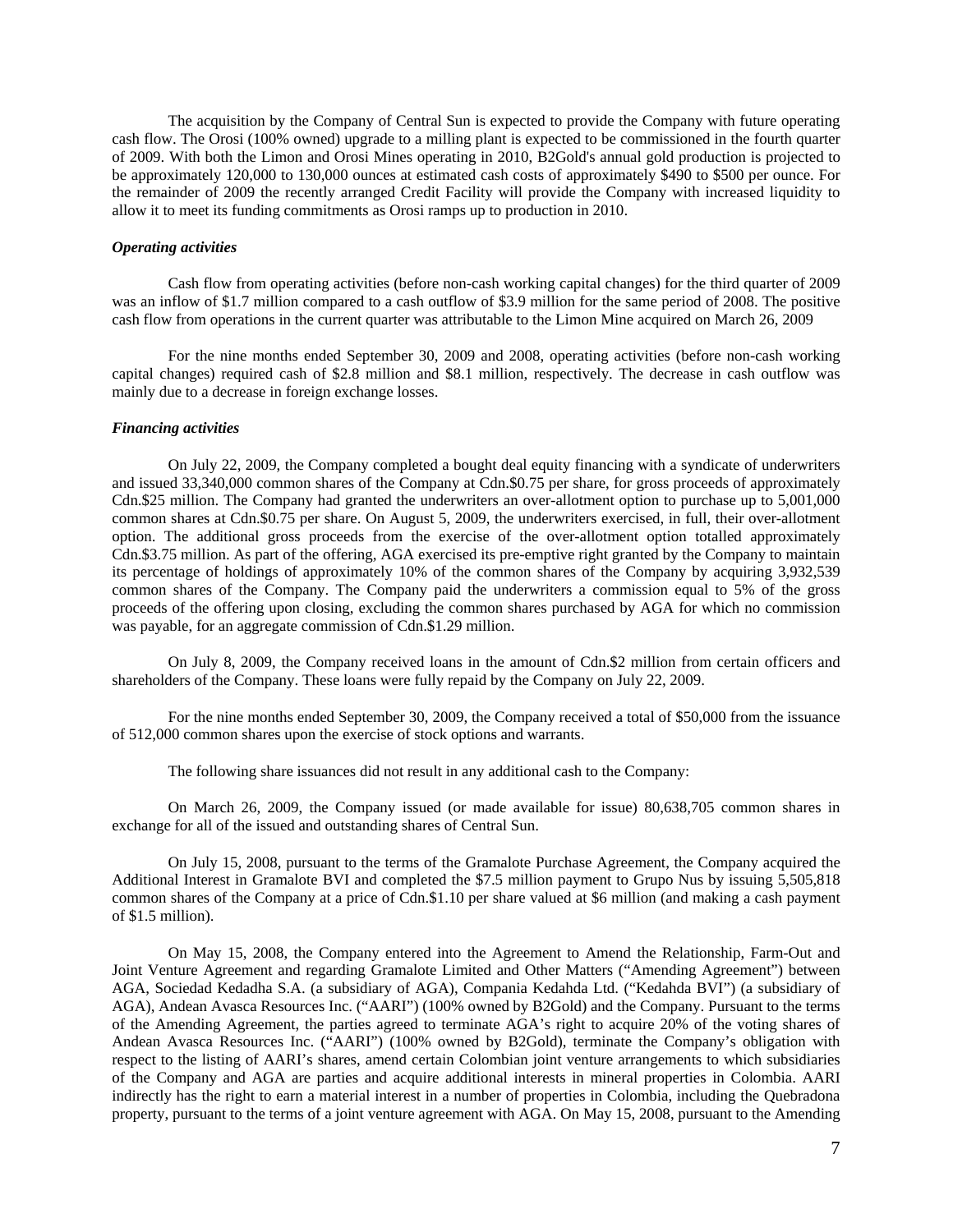Agreement, the Company issued to AGA units comprised of an aggregate of 25,000,000 common shares and 21,400,000 share purchase warrants. The warrants, which are exercisable at any time prior to May 15, 2011, consisted of 11,000,000 warrants exercisable at a price of Cdn.\$3.34 per share and 10,400,000 warrants exercisable at a price of Cdn.\$4.25 per share.

#### *Investing activities*

In the third quarter of 2009, capital expenditures on construction and development at Orosi (see "Orosi Mine" section) and on the Limon Mine totalled \$18.7 million and \$0.7 million, respectively. The Company also incurred resource property expenditures for exploration and development in the amount of \$1.4 million (Q3 2008 - \$9.6 million), on a cash basis, on its projects in Colombia and Russia as follows: \$0.4 million (Q3 2008 - \$5.1 million) on the Gramalote property, \$0.7 million (Q3 2008 - \$2 million) on Colombian properties under the joint venture arrangement with AGA, \$0.2 million (Q3 2008 - \$1.6 million) on Mocoa, and \$0.1 million (the Company's 50% share) (Q3 2008 - \$0.9 million) on the East and West Kupol Licenses.

During the nine months ended September 30, 2009, approximately \$29 million was spent on the development and construction of new mill facilities at the Orosi Mine. In addition, the Company also incurred resource property expenditures for exploration and development in the amount of \$7.3 million (2008 - \$19.5 million), on a cash basis, on its projects in Colombia and Russia as follows: \$2.7 million (2008 - \$8.1 million) on the Gramalote property, \$2.8 million (2008 - \$5.8 million) on Colombian properties under the joint venture arrangement with AGA, \$0.7 million (2008 - \$2.3 million) on Mocoa, \$nil on Miraflores (2008 - \$0.7 million) and \$1.1 million (the Company's 50% share) (2008 - \$2.6 million) on the East and West Kupol Licenses.

At Gramalote, the Company has completed and published a National Instrument 43-101 compliant inferred mineral resource estimate for the Gramalote Ridge Zone of 74.375 million tonnes grading 1.00 g/t gold for a total of 2.39 million troy ounces of gold at a 0.5 g/t cut-off and within a \$1,000 per ounce gold optimized Whittle pit. The Gramalote Ridge zone remains open to the east and west. Detailed regional surface exploration work carried out by the Company in 2009 at Gramalote has outlined seven quality drill targets located within four km of the Gramalote Ridge resource. All of these targets have similar geological, alteration and mineralization characteristics to the Gramalote Ridge. Drilling is warranted at Trinidad South and Southeast to follow up on the previous drilling that returned up to 223 metres ("m") at 1.00 g/t gold and 109 m at 1.13 g/t gold. Monjas is the western extension of Gramalote Ridge and consists of over a two km long zone of anomalous rocks and soils with trenching of the limited outcrops returning up to 4 m at 3.1 g/t gold, 5 m at 1.6 g/t gold and 2 m at 3.2 g/t gold and soil geochemistry returning up to 4.2 g/t gold. Monjas East is immediately along strike from 2008 Gramalote Ridge drilling results of 34.1 m at 1.32 g/t gold and 23.8 m at 1.1 g/t gold. The company plans to follow up these targets in 2010 with a view to expanding the resources at Gramalote. The Company is currently in discussions with joint venture partner AngloGold Ashanti regarding further exploration of the Gramalote Property and the terms of the joint venture.

In Russia, the Company completed a total of 1,877 m of drilling in eight diamond drill holes in the Moroshka Basin in the spring. The drilling resulted in the discovery of gold bearing quartz adularia veins with the best intersections from hole KW09-030, consisting of 16.96 g/t gold and 258.09 g/t silver over 1.5 m, followed by a second vein containing 14.92 g/t gold and 115.68 g/t silver over 1.1 m. These intersections represent a new vein discovery and the first significant gold bearing intersections on the Kupol East and West licenses. These intersections are located approximately four km east of the Kupol mine, owned 75% by Kinross. Although most of the area is tundra covered, geological mapping during the summer has shown the alteration associated with mineralization extends for at least 1.5 km north south. The Company plans to start a 1,600 m drill program in November to follow up the initial discovery holes.

On June 23, 2009, the Company and Calibre Mining Corp. ("Calibre") executed an option agreement whereby the Company will be entitled to acquire a 51% interest in the NEN Gold-Copper Project ("NEN Property") by expending Cdn.\$8 million on exploration and other work by July 1, 2012; of which Cdn.\$2.5 million must have been expended by July 1, 2010. The Company has the option to acquire an additional 14% interest in a Designated Project Area ("Project Area") as defined and agreed upon by both parties, within the NEN Property Boundary, for a total 65% Project Area interest by completing a preliminary feasibility study on that Designated Project. Calibre will be the operator of the work program in the first year of the agreement; the Company will have an option to assume operatorship afterwards.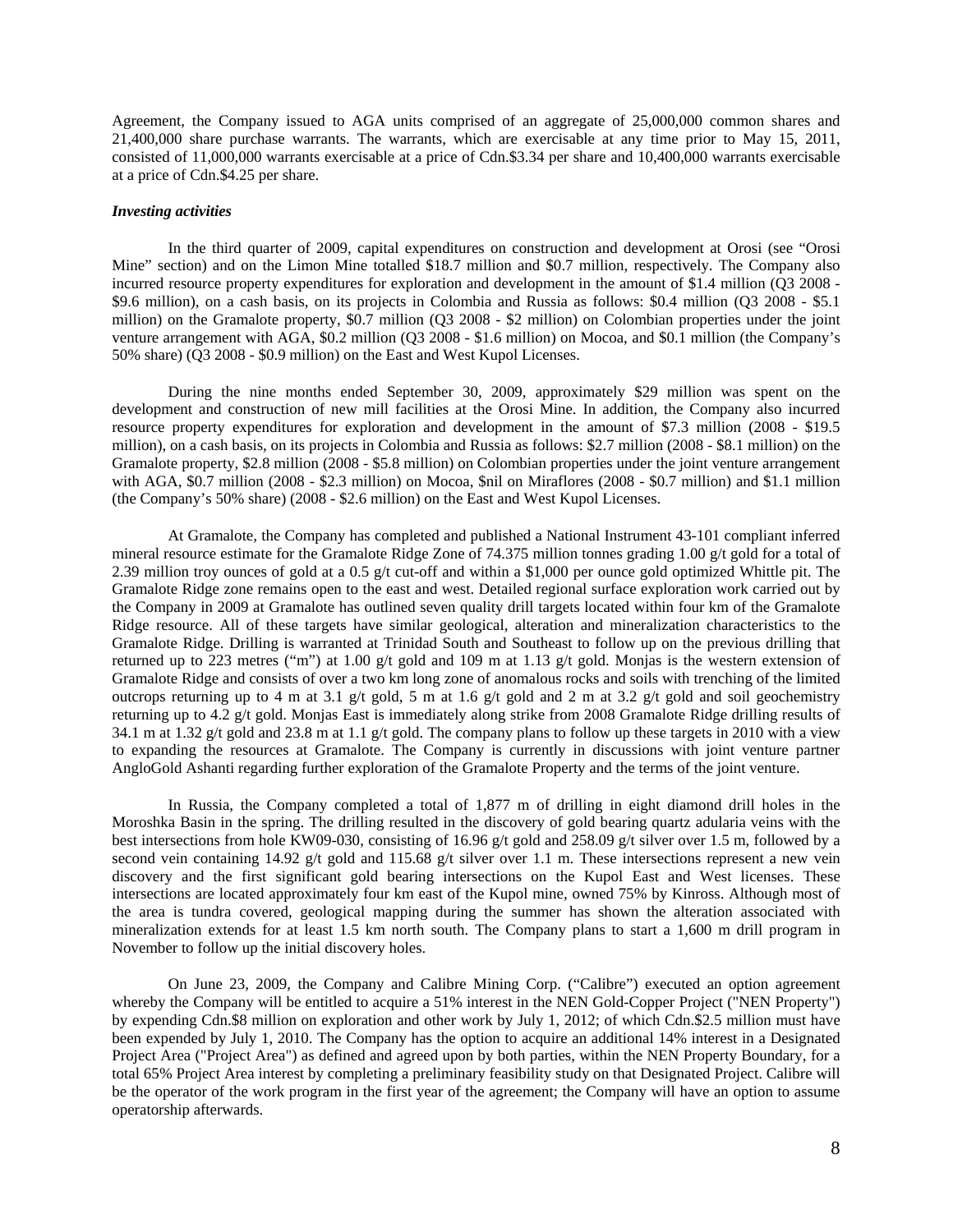On June 26, 2009, the Company was granted an option from Radius Gold Inc. ("Radius") to acquire an interest in its mineral property portfolio in Nicaragua. Radius began exploring in Nicaragua in 2003. In addition to discovering a number of exploration projects with potential to host gold resources; specifically the Trebol, Pavon and San Pedro exploration properties (the "Properties"), Radius's technical team also compiled an extensive regional exploration data base covering much of the Central American country (the "Regional Exploration Projects"). The agreement with Radius consists of 3 parts:

#### 1. Trebol, Pavon and San Pedro

Radius has granted the Company an option to acquire a 60% interest in the Properties by expending a total of \$4 million on exploration on any one or more of the Properties within 4 years from the date of the agreement. When the Company has spent the \$4 million, it will own a 60% interest in all of the Properties and a joint venture will be formed whereby which each party will contribute its pro rata share of the exploration costs.

### 2. Production from the Pavon Resource Property

In 2005 Meridian Gold Inc. ("Meridian") completed a 2 stage exploration drill program at the Pavon vein system. Internal company work by Meridian led to the outlining of a conceptual gold resource on specific parts of the Pavon vein system which are being contemplated separately to the Properties described above. Under the Pavon Resource Property agreement, the Company will have an option to review the conceptual gold resource outlined by Meridian. If the Company feels that there is potential to mine any or all of the resource, it will have an option to put the property into production within a time frame of 3 years. After production is achieved, ownership of the Pavon Resource Property will be transferred 100% to the Company and Radius will receive 40% of the net cash flow generated from the operation.

### 3. The Regional Exploration Projects

Radius has assembled an extensive data base of regional geological, geochemical and geophysical data covering much of Nicaragua. It has agreed to provide this to the Company, on an exclusive basis. If as a result of reviewing the regional data, the Company identifies a prospect or project for acquisition and exploration on ground that is not covered by an existing concession, Radius will apply for a concession over the area and that area will then be designated a "project area".

During the nine months ended September 30, 2009, the Company redeemed approximately \$33 million of funds invested in highly liquid money market investments of which \$15.9 million was advanced to Central Sun prior to the Acquisition Date in order to finance the repayment by Central Sun of an existing \$8 million debt obligation and to fund the re-commencement of construction at Orosi.

On April 25, 2008, pursuant to the Gramalote Purchase Agreement, the Company made an additional cash payment of \$7.5 million with respect to its purchase of 25% of the issued and outstanding shares of Gramalote BVI. On July 15, 2008, the Company completed the \$7.5 million payment to Grupo Nus by issuing 5,505,818 common shares of the Company at a price of Cdn.\$1.10 per share (valued at \$6 million) and making a cash payment of \$1.5 million.

In February 2008, the Company repaid approximately \$2.6 million of the amounts owing under its promissory notes to Kinross. In February 2009, the Company made a final payment of \$2.6 million and accordingly has no further obligation with respect to the promissory notes issued on February 26, 2007 to Kinross.

During the second quarter of 2008, Consolidated Puma Minerals Corp. repaid \$2.1 million owing under its promissory note to the Company.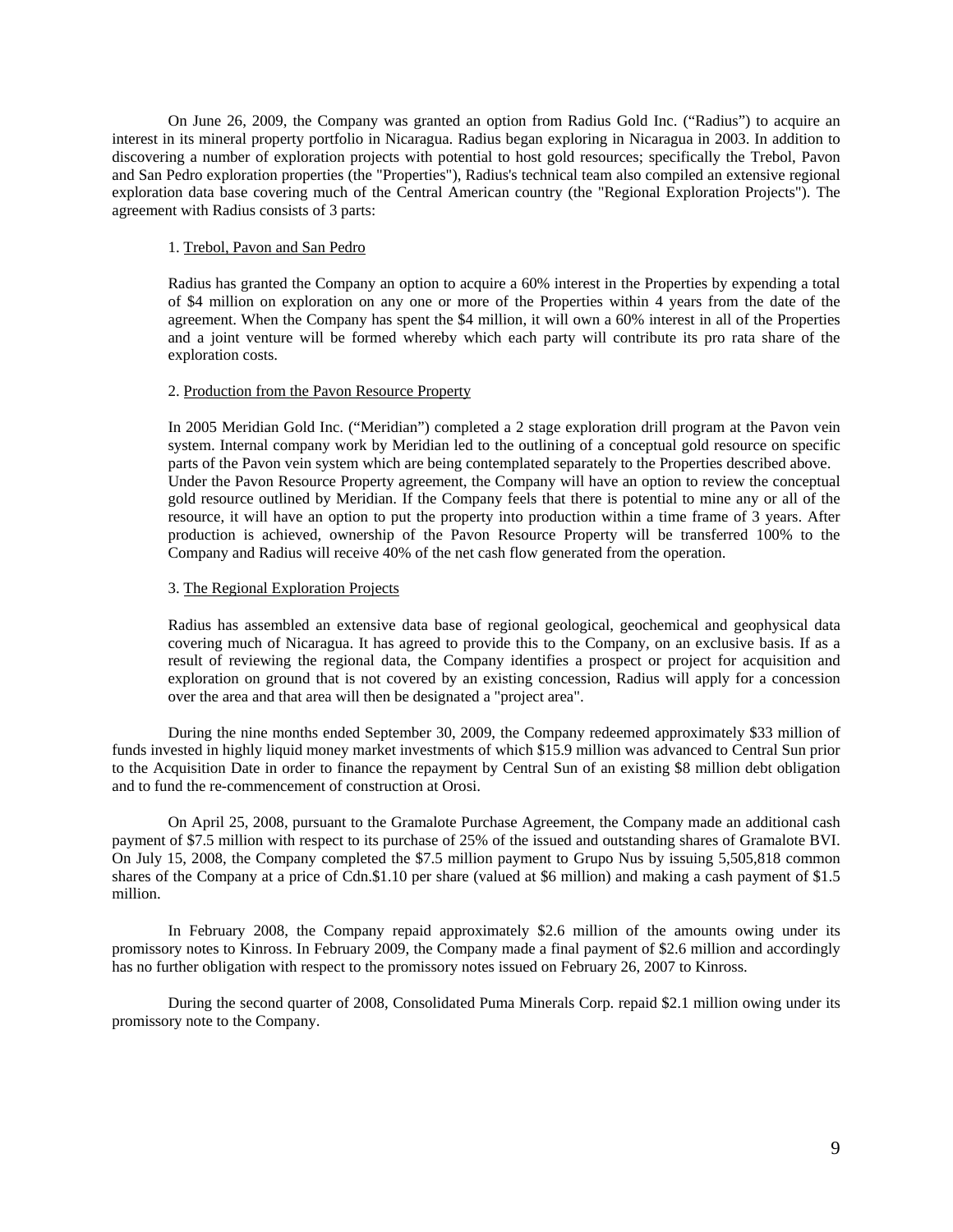# **CRITICAL ACCOUNTING ESTIMATES**

The Company's accounting policies are described in Notes 2 and 3 of its audited consolidated financial statements as at December 31, 2008. Management considers the following policies to be the most critical in understanding the judgments that are involved in the preparation of the Company's consolidated financial statements and the uncertainties that could impact its results of operations, financial condition and cash flows:

- Measurement uncertainty;
- Use of estimates;
- Resource properties;
- Future income taxes;
- Asset retirement obligations; and
- Stock-based compensation.

### *Measurement uncertainty*

As at December 31, 2008, management of the Company had determined that impairment indicators existed, and completed an impairment assessment for each of its mineral property interests and its Gramalote investment. The economic environment existing at that date, the significant declines in commodity prices and the decline in the Company's stock price were considered as impairment indicators. The impairment assessments included a determination of fair value for each mineral property using various valuation techniques including changes in the Company's share price, in-situ values, comparable company analysis, commodity price changes and recent expenditures analysis.

Management's impairment evaluation did not result in the identification of an impairment of the Company's mineral property interests as of December 31, 2008. For its Gramalote investment assessment, management determined that no other than temporary impairment had occurred, and that no write down was required. As at September 30, 2009, management determined that there were no events or circumstances which indicated impairment (other than the decision not to continue with certain exploration properties in Colombia which were written-off in 2009). Although management believes the estimates applied in these impairment assessments are reasonable, such estimates are subject to significant uncertainties and judgments. If long-term estimates of commodity prices, in-situ values or share prices were to change significantly, impairment charges may be required in future periods and such charges could be material.

### *Use of estimates*

The preparation of these consolidated financial statements in conformity with generally accepted accounting principles in Canada requires management to make estimates and assumptions that affect the reported amounts of assets and liabilities and disclosures of contingent assets and liabilities at the date of the financial statements and the reported amounts of revenues and expenses during the reporting period. Actual results could differ from those estimates.

#### *Resource properties*

Mineral acquisition, exploration and development costs are capitalized on an individual project basis until such time as the economics of an ore body are defined. If production commences, these costs would be amortized on a units of production basis over the estimated mineral reserves. Unrecoverable costs for projects determined not to be commercially feasible are expensed in the year in which the determination is made or when the carrying value of the project is determined to be impaired.

The Company reviews and evaluates the carrying value of resource property interests when events and circumstances suggest impairment. Where information is available and conditions suggest impairment, estimated future net cash flows are calculated using estimated future prices, proven and probable reserves, resources and operating and capital costs on an undiscounted basis. An impairment charge is recorded if the undiscounted future net cash flows are less than the carrying amount. Reductions in the carrying value, with a corresponding charge to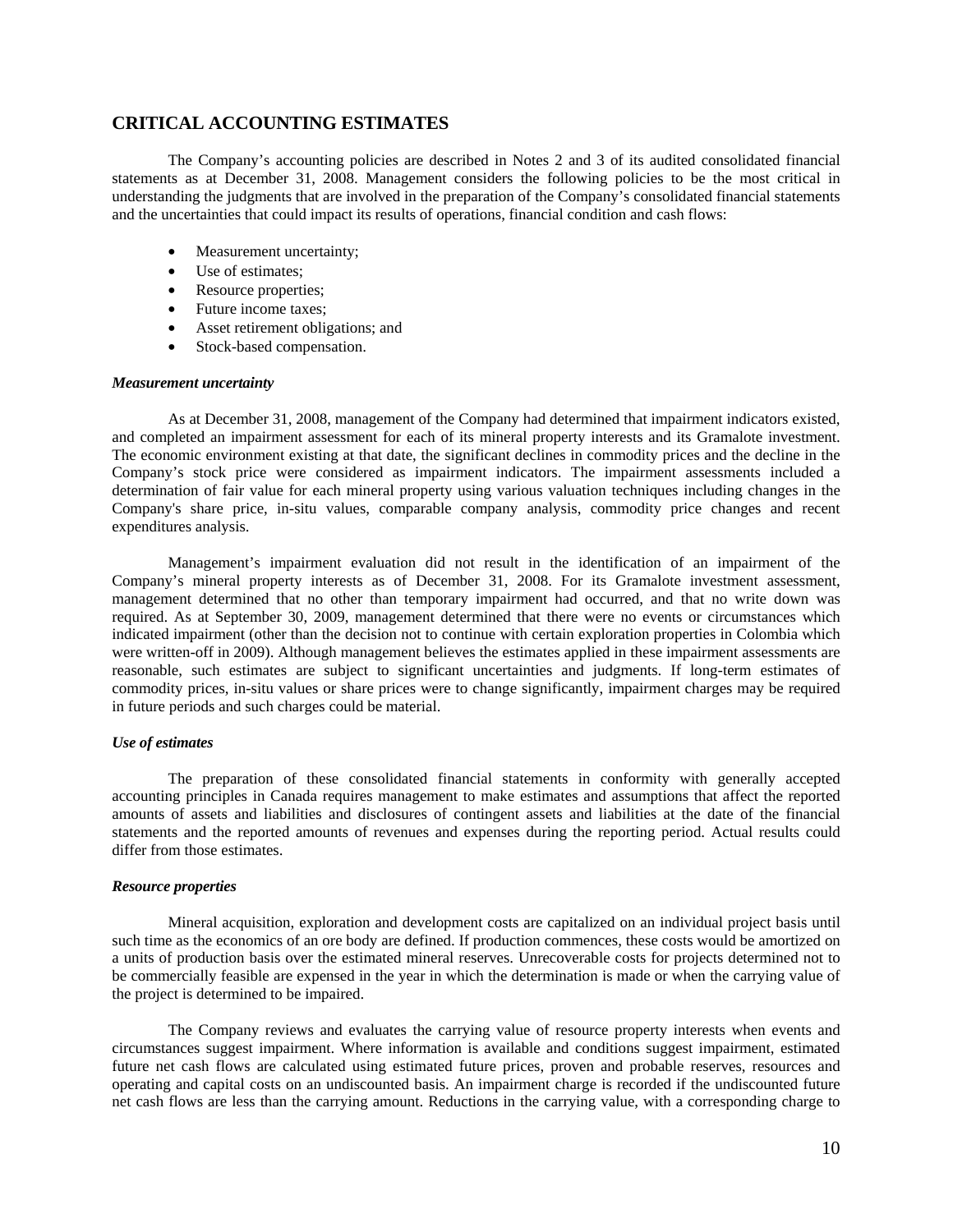operations, are recorded to the extent that the estimated future net cash flows on a discounted basis are less than the property interest carrying value.

Where estimates of future net cash flows are not available and where other conditions suggest impairment, management assesses whether the carrying value can be recovered. If an impairment is identified, the carrying value of the property interest is written down to its estimated fair value.

Although the Company has taken steps to verify title to mineral properties in which it has an interest, according to industry standards for the current stage of exploration of such properties, these procedures do not guarantee the Company's title. Such properties may be subject to prior undetected agreements or transfers and title may be affected by such defects.

#### *Asset retirement obligations*

The Company's mining and exploration activities are subject to various laws and regulations governing the protection of the environment. Significant judgments and estimates are made when estimating the nature and costs associated with asset retirement obligations. Cash outflows relating to the obligations are incurred over periods estimated to extend to 2018 and beyond. When considering the effect of the extended time period over which costs are expected to be incurred, combined with the estimated discount rate and inflation factors, the fair value of the asset retirement obligations could materially change from period to period due to changes in the underlying assumptions.

#### *Future income taxes*

The Company uses the liability method of accounting for future income taxes. Under this method of tax allocation, future income tax assets and liabilities are recognized for temporary differences between the tax and accounting bases of assets and liabilities as well as for the benefit of losses available to be carried forward to future years for tax purposes. Future income tax assets and liabilities are measured using enacted or substantively enacted tax rates expected to apply when the asset is realized or the liability is settled. The amount of future income tax assets recognized is limited to the amount that is more likely than not to be realized. The effect on future tax assets and liabilities of a change in tax rates is recognized in earnings in the period in which the change is substantively enacted.

#### *Stock-based compensation*

All stock option based awards made to directors, employees and consultants are recognized in these consolidated financial statements and measured using a fair value based method. Consideration received on the exercise of stock options is recorded as share capital. The related contributed surplus originally recognized when the options were earned, is transferred to share capital. The Company uses the Black-Scholes option pricing model to calculate the fair value of stock options. This model is subject to various assumptions. The assumptions the Company makes will likely change from time to time.

# **CHANGES IN ACCOUNTING POLICIES AND NEW ACCOUNTING PRONOUNCEMENTS**

The Company has adopted the following additional policies in 2009, in conjunction with the acquisition of Central Sun:

#### *Inventories*

Gold inventories are valued at the lower of average production cost or net realizable value. In-process inventories are valued at the lower of moving average cost or net realizable value. Materials and supplies inventories are valued at the lower of average cost or current replacement cost.

#### *Resource property interests*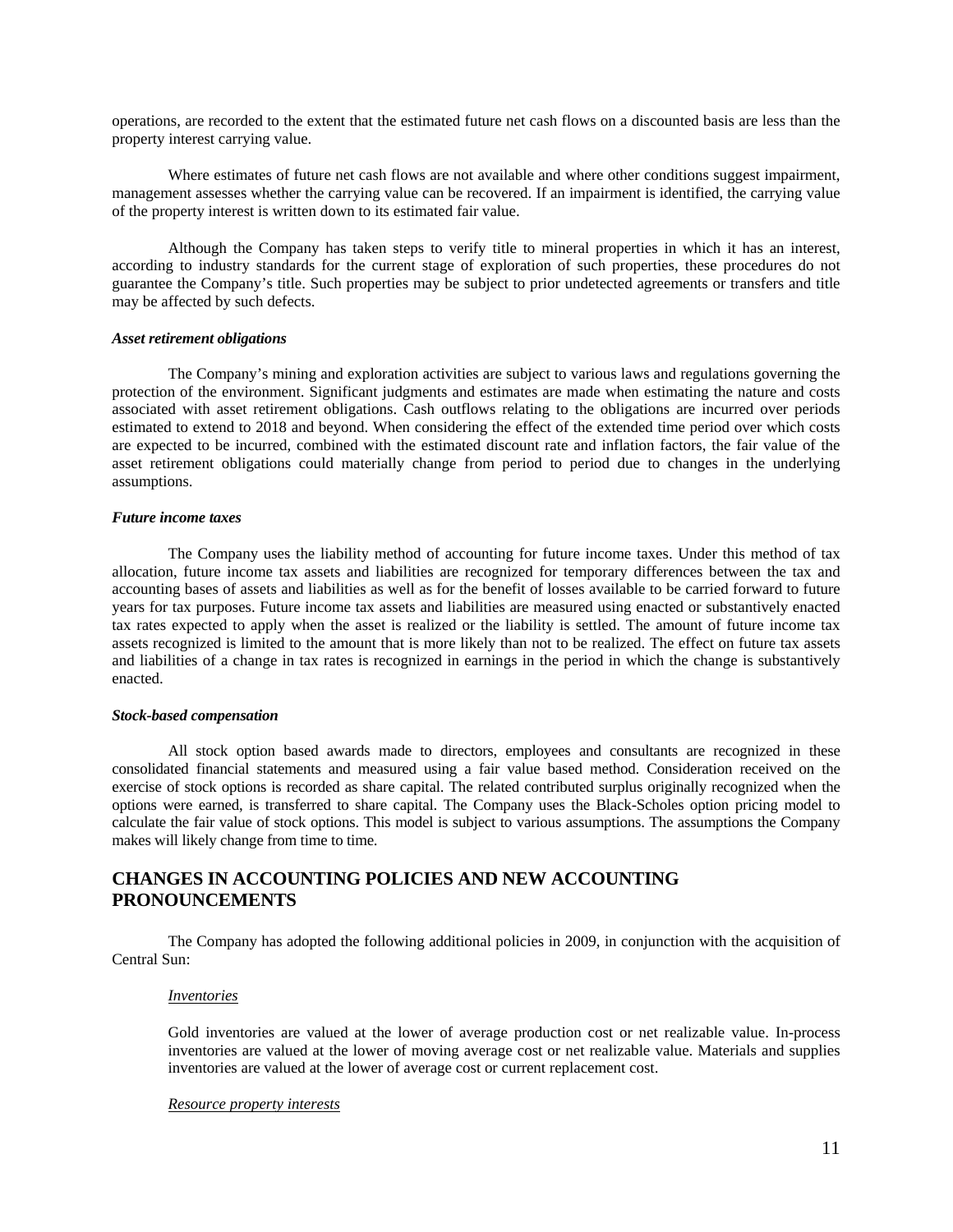Mine property, plant and equipment are recorded at cost. Repairs and maintenance expenditures are charged to operations; major improvements and replacements which extend the useful life of an asset are capitalized. Mine property, plant and machinery are amortized over the life of the mine using the unit-ofproduction method. Mining equipment is depreciated on a straight-line basis, net of residual value, over the shorter of the mine life or estimated useful life of the asset. Care and maintenance costs are charged to operations.

### *Revenue recognition*

Revenue is recorded at estimated net realizable value when title has passed. Adjustments to these amounts are made after final prices, weights and assays are established. Silver revenues are recorded as a cost recovery credit.

### *New accounting policies implemented effective January 1, 2009*

The adoption of the following new accounting policies in 2009 had no impact on the Company's consolidated financial statements:

## *Goodwill and Intangible Assets (Section 3064)*

This section was issued in February 2008 and replaced CICA 3062, "Goodwill and Other Intangible Assets," and Section 3450, "Research and Development Costs". This new standard provides guidance on the recognition, measurement, presentation and disclosure of goodwill and intangible assets.

### *Credit Risk and Fair Value of Financial Assets and Liabilities (EIC 173)*

In January 2009, the CICA issued Emerging Issues Committee ("EIC") Abstract 173, "Credit Risk and the Fair Value of Financial Assets and Financial Liabilities." The EIC provides guidance on evaluating credit risk of an entity and counterparty when determining the fair value of financial assets and financial liabilities, including derivative instruments.

#### *Mining Exploration Costs (EIC 174)*

In March 2009, the CICA issued EIC-174, "Mining Exploration Costs." The EIC provides guidance on the accounting and the impairment review of exploration costs. This standard is effective for the fiscal year beginning January 1, 2009.

#### *Accounting policies to be implemented*

### *Business Combinations (Section 1582), Consolidations (Section 1601) and Non-controlling Interests (Section 1602)*

These sections were issued in January 2009 and are harmonized with International Financial Reporting Standards. Section 1582 specifies a number of changes, including: an expanded definition of a business combination, a requirement to measure all business acquisition at fair value, a requirement to measure non-controlling interests at fair value, and a requirement to recognize acquisition-related costs as expenses. Section 1601 establishes the standards for preparing consolidated financial statements. Section 1602 specifies that non-controlling interests be treated as a separate component of equity, not as a liability or other item outside of equity. These new standards are effective for 2011.

#### *International Financial Reporting Standards ("IFRS")*

In February 2008, the Canadian Accounting Standards Board announced 2011 as the changeover date for publicly-listed companies to use IFRS, replacing Canada's own generally accepted accounting principles. The specific implementation is set for interim and annual financial statements relating to fiscal years beginning on or after January 1, 2011. The transition date of January 1, 2011 will require restatement for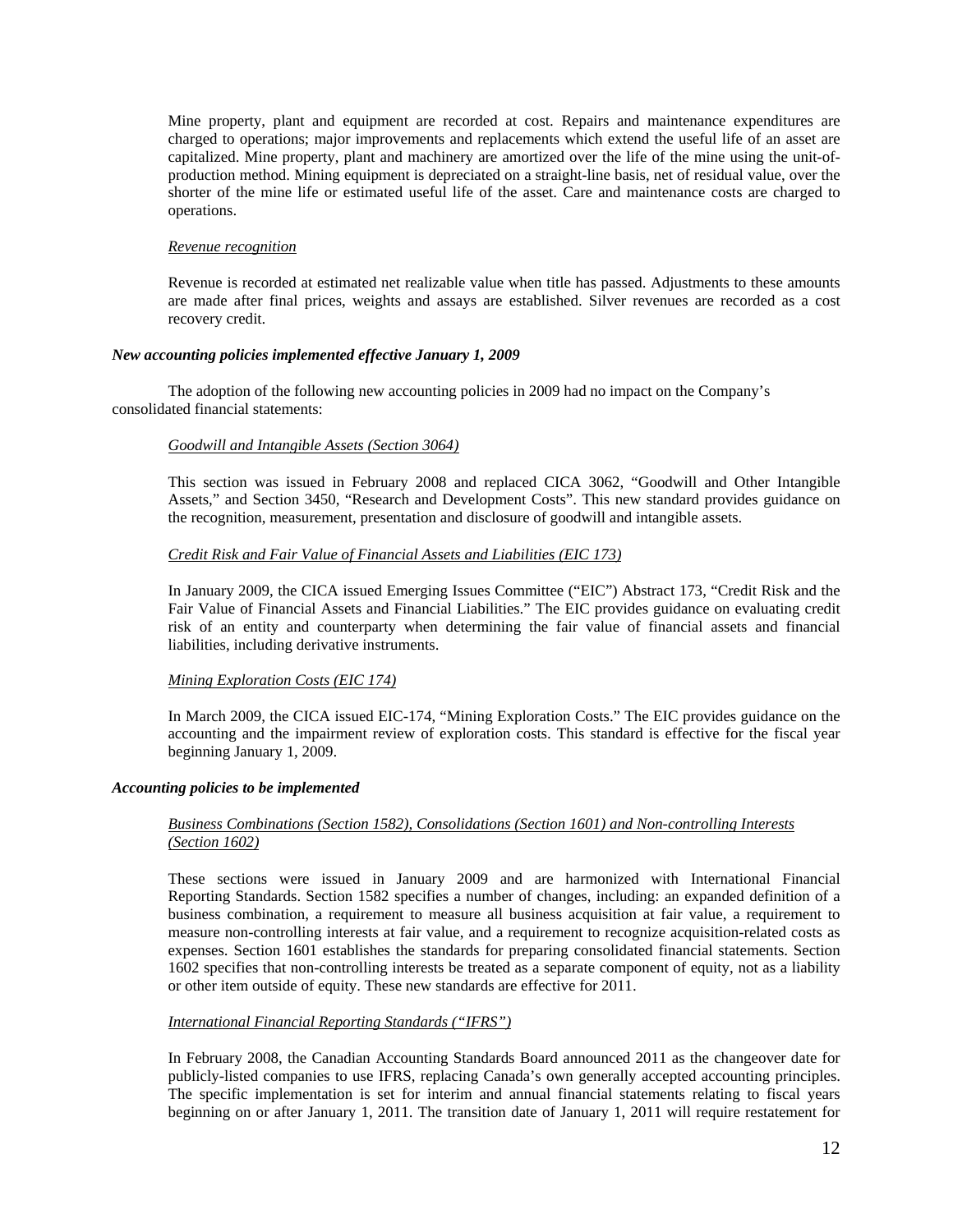comparative purposes of amounts reported by the Company for the year ended December 31, 2010. While the Company has begun assessing the adoption of IFRS, the financial reporting impact of the transition to IFRS cannot be reasonably estimated at this time.

#### **RISKS AND UNCERTAINTIES**

*The exploration and development of natural resources are highly speculative in nature and are subject to significant risks. The risk factors noted below do not necessarily comprise all those faced by the Company. The Company is faced with a number of other risk factors as described under "Risk Factors", disclosed in its Annual Information Form, available under the Company's profile on SEDAR at www.sedar.com. Additional risks and uncertainties not presently known to the Company or that the Company currently considers immaterial may also impair the business, operations and future prospects of the Company. If any of the following risks actually occur, the business of the Company may be harmed and its financial condition and results of operations may suffer significantly.* 

#### *Exploration and Mining Risks*

The business of exploring for minerals and mining involves a high degree of risk. Only a small proportion of the properties that are explored are ultimately developed into producing mines. At present, none of the properties in which the Company has an interest have proven or probable reserves or measured, indicated or inferred resources and the proposed programs are an exploratory search for reserves and resources. The mining areas presently being assessed by the Company may not contain economically recoverable volumes of minerals or metals. Should economically recoverable volumes of minerals or metal be found, substantial expenditures are required to establish reserves through drilling, to develop metallurgical processes and to develop the mining and processing facilities and infrastructure at any site chosen for mining. Although substantial benefits may be derived from the discovery of a major mineralized deposit, no assurance can be given that minerals will be discovered in sufficient quantities or having sufficient grade to justify commercial operations or that funds required for development can be obtained on a timely basis.

The economics of developing gold and other mineral properties are affected by many factors including the cost of operations, variations of the grade of ore mined, fluctuations in the price of gold or other minerals produced, costs of processing equipment and such other factors as government regulations, including regulations relating to royalties, allowable production, importing and exporting of minerals and environmental protection. In addition, the grade of mineralization ultimately mined may differ from that indicated by drilling results and such differences could be material. Depending on the price of gold or other minerals produced, which have fluctuated widely in the past, the Company may determine that it is impractical to commence or continue commercial production.

### *Foreign Countries and Laws and Regulations*

The Company has interests in properties that are located in developing countries, including Russia and Colombia, and the mineral exploration and mining activities of the Company may be affected in varying degrees by political instability and government regulations relating to foreign investment and the mining industry. Any changes in regulations or shifts in political conditions or attitudes are beyond the control of the Company and may adversely affect its business. Operations may be affected in varying degrees by government regulations with respect to restrictions on production, price controls, export controls, income taxes, expropriation of property, environmental legislation and mine safety.

### *Restriction on Foreign Investment and Capital Raising in Russia*

On May 5, 2008, the Russian Parliament adopted new legislation that requires prior approval for the development by a foreign investor of any subsoil deposit containing gold reserves of 50 tons or more or for the direct or indirect acquisition by a foreign investor of more than 10% of the voting shares (or other means of control) of a Russian company that uses such a subsoil deposit. The legislation could have a significant impact upon the Company's ability to further develop the East and West Kupol Licenses through its participation in the proposed Kupol joint venture. It is possible that this legislation may cause the Company, Kinross Gold Corporation and a company controlled by agencies of the Government of Chukotka ("CUE") to make changes to the structure and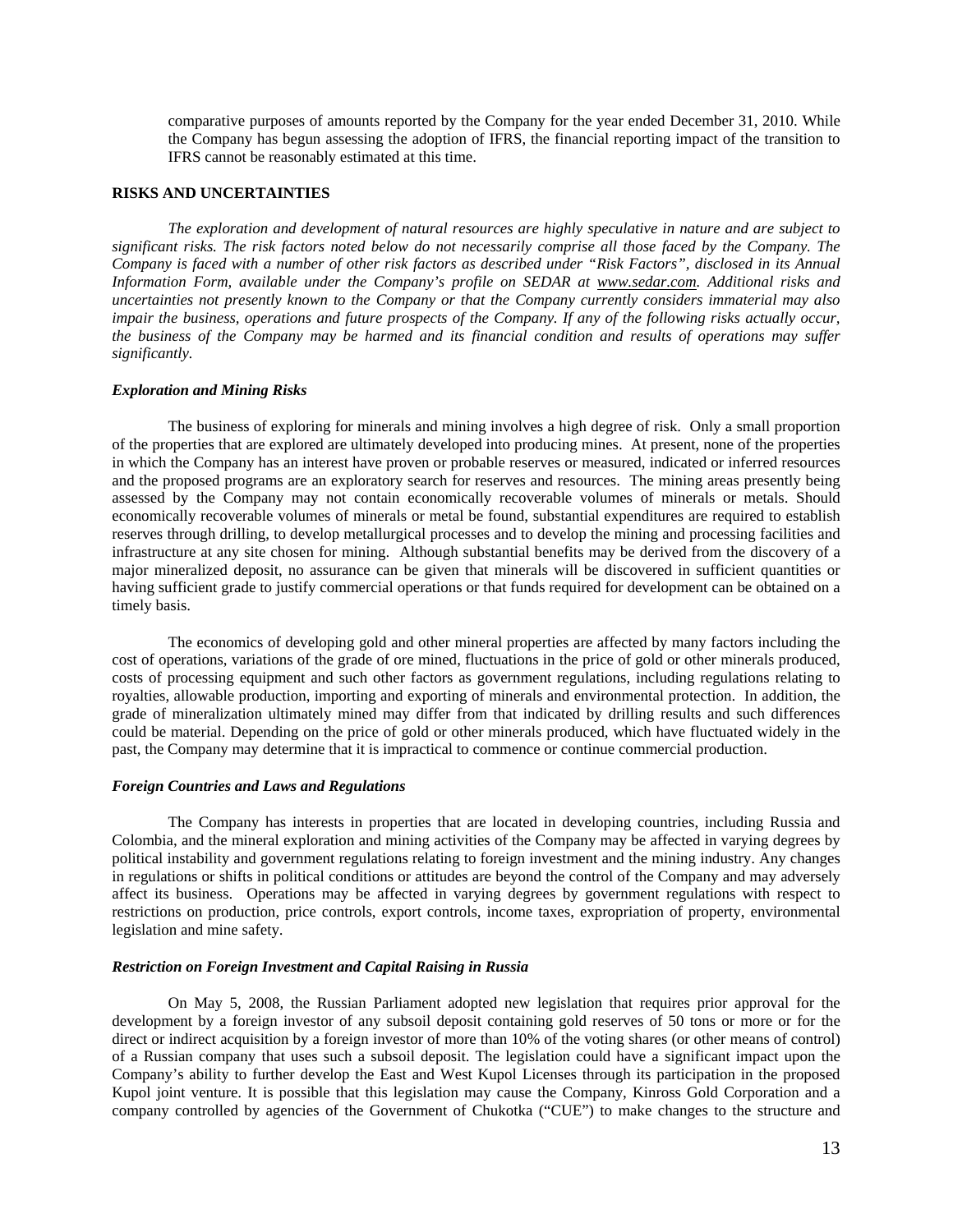terms of the proposed Kupol joint venture in order to comply with the legislation or receive approval under it. Such changes may be material and there can be no assurance that the Kupol joint venture will proceed as proposed. In addition, if the Kupol joint venture proceeds and "Kupol Opco", the Russian operating company that will hold the East and West Kupol licenses and related exploration assets, were to identify and seek to develop a deposit containing gold reserves of 50 tons or more, approval of the Russian regulatory body would be required for development of that deposit. There can be no assurance that such approval would be granted on acceptable terms or at all and the new legislation provides that if the approval is not granted, the compensation payable to Kupol Opco would be limited to the expenses incurred in the course of exploration.

#### *Property Interests*

The ability of the Company to carry out successful mineral exploration and development activities and mining operations will depend on a number of factors. The section of this Management Discussion & Analysis entitled "Liquidity and Capital Resources – Investing activities" identifies the Company's obligations with respect to acquiring and maintaining title to the Company's interest in certain of its current properties. No guarantee can be given that the Company will be in a position to comply with all such obligations, or to require third parties to comply with their obligations with respect to such properties. Furthermore, while it is common practice that permits and licenses may be renewed, extended or transferred into other forms of licenses appropriate for ongoing operations, no guarantee can be given that a renewal, extension or a transfer will be granted to the Company or, if they are granted, that the Company will be in a position to comply with all conditions that are imposed.

A number of the Company's interests in Colombia are the subject of pending applications with the applicable mining registry to register assignments, extend the term, increase the area or to convert licenses to concession contracts and there is no assurance that such applications will be approved as submitted. In addition, a number of the Company's interests in Colombia are the subject of contractual promises to assign, pursuant to which a third party has agreed to assign to the Company, or to an entity in which the Company holds its interest in the applicable property, certain licenses and/or concession contracts upon the issuance of such licenses or concession contracts by the mining registry to the promising party. The failure of a promising party to comply with its contractual obligation could have a material adverse impact on the Company's interests in the license or concession contract.

There can be no assurances that the interest in the Company's properties is free from defects or that the material contracts between the Company and the entities owned or controlled by foreign government will not be unilaterally altered or revoked. There is no assurance that such rights and title interests will not be revoked or significantly altered to the detriment of the Company. There can be no assurances that the Company's rights and title interests will not be challenged or impugned by third parties. The Company's interests in properties may be subject to prior unregistered agreements or transfers and title may be affected by undetected defects or governmental actions.

#### *Commodity Prices*

The profitability of the Company's operations will be dependent upon the market price of mineral commodities. Mineral prices fluctuate widely and are affected by numerous factors beyond the control of the Company. The level of interest rates, the rate of inflation, world supply of mineral commodities, consumption patterns, sales of gold by central banks, forward sales by producers, production, industrial and jewellery demand, speculative activities and stability of exchange rates can all cause significant fluctuations in prices. Such external economic factors are in turn influenced by changes in international investment patterns, monetary systems and political developments. The prices of mineral commodities have fluctuated widely in recent years. Current and future price declines could cause commercial production to be impracticable.

The Company's revenues and earnings also could be affected by the prices of other commodities such as fuel and other consumable items, although to a lesser extent than by the price of gold. The prices of these commodities are affected by numerous factors beyond the Company's control.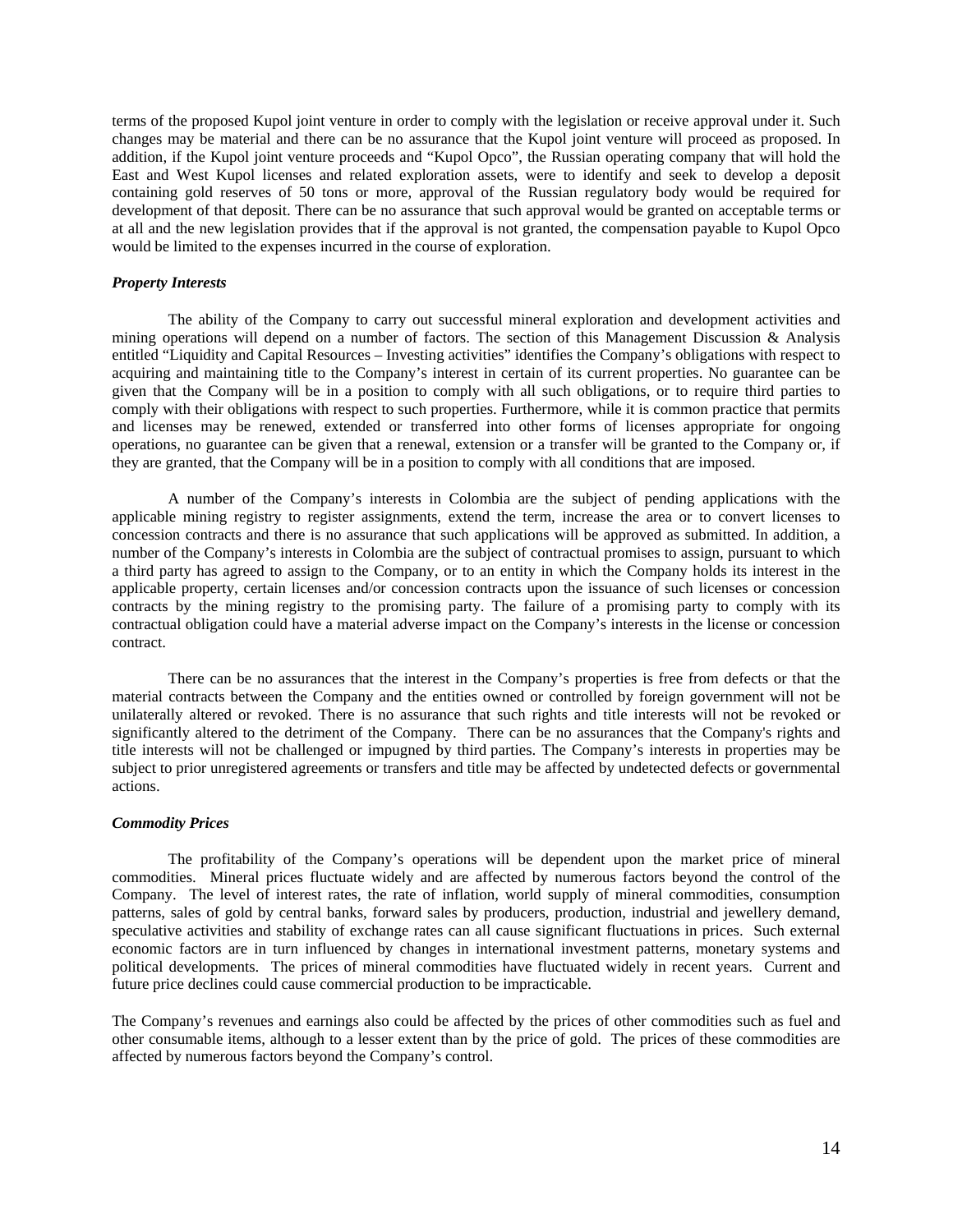### *Currency Risks*

The Company's operations in foreign countries are subject to currency fluctuations and such fluctuations may materially affect the Company's financial position and results. The Company reports its financial results in U.S. dollars and incurs expenses in U.S. dollars, Canadian dollars, Colombian pesos and Russian rubles. As the exchange rates between the Colombian peso, Russian ruble and Canadian dollar fluctuate against the U.S. dollar, the Company will experience foreign exchange gains and losses.

#### *Environmental Compliance*

The Company's operations are subject to local laws and regulations regarding environmental matters, the abstraction of water, and the discharge of mining wastes and materials. Any changes in these laws could affect the Company's operations and economics. Environmental laws and regulations change frequently, and the implementation of new, or the modification of existing, laws or regulations could harm the Company. The Company cannot predict how agencies or courts in foreign countries will interpret existing laws and regulations or the effect that these adoptions and interpretations may have on the Company's business or financial condition.

The Company may be required to make significant expenditures to comply with governmental laws and regulations. Any significant mining operations will have some environmental impact, including land and habitat impact, arising from the use of land for mining and related activities, and certain impact on water resources near the project sites, resulting from water use, rock disposal and drainage run-off. No assurances can be given that such environmental issues will not have a material adverse effect on the Company's operations in the future. While the Company believes it does not currently have any material environmental obligations, exploration activities may give rise in the future to significant liabilities on the Company's part to the government and third parties and may require the Company to incur substantial costs of remediation. Additionally, the Company does not maintain insurance against environmental risks. As a result, any claims against the Company may result in liabilities the Company will not be able to afford, resulting in the failure of the Company's business. Failure to comply with applicable laws, regulations, and permitting requirements may result in enforcement actions there-under, including orders issued by regulatory or judicial authorities causing operations to cease or be curtailed, and may include corrective measures requiring capital expenditures, installation of additional equipment, or remedial actions. Parties engaged in exploration operations may be required to compensate those suffering loss or damage by reason of the exploration activities and may have civil or criminal fines or penalties imposed for violations of applicable laws or regulations and, in particular, environmental laws.

Amendments to current laws, regulations and permits governing operations and activities of exploration companies, or more stringent implementation thereof, could have a material adverse impact on the Company and cause increases in expenditures and costs or require abandonment or delays in developing new mining properties.

### **INTERNAL CONTROLS**

Disclosure controls and procedures are designed to provide reasonable assurance that all relevant information is gathered and reported to management, including the CEO and CFO, on a timely basis so that appropriate decisions can be made regarding public disclosure. Management, with the participation of the certifying officers, has evaluated the effectiveness of the design and operation, as of September 30, 2009, of the Company's disclosure controls and procedures (as defined by the Canadian Securities Administrators). Based on that evaluation, the certifying officers have concluded that such disclosure controls and procedures are effective and designed to ensure that material information relating to the Company and its subsidiaries is known to them by others within those entities.

Internal controls over financial reporting are designed to provide reasonable assurance regarding the reliability of financial reporting and compliance with Canadian generally accepted accounting principles in the financial statements. Management has evaluated the design of internal controls over financial reporting and has concluded that such internal controls over financial reporting are designed to provide reasonable assurance regarding the reliability of financial reporting and the preparation of financial statements for external purposes in accordance with generally accepted accounting principles in Canada. In addition, there have been no changes in the Company's internal control over financial reporting during the nine months ended September 30, 2009 that have materially affected, or are reasonably likely to materially affect, its internal control over financial reporting.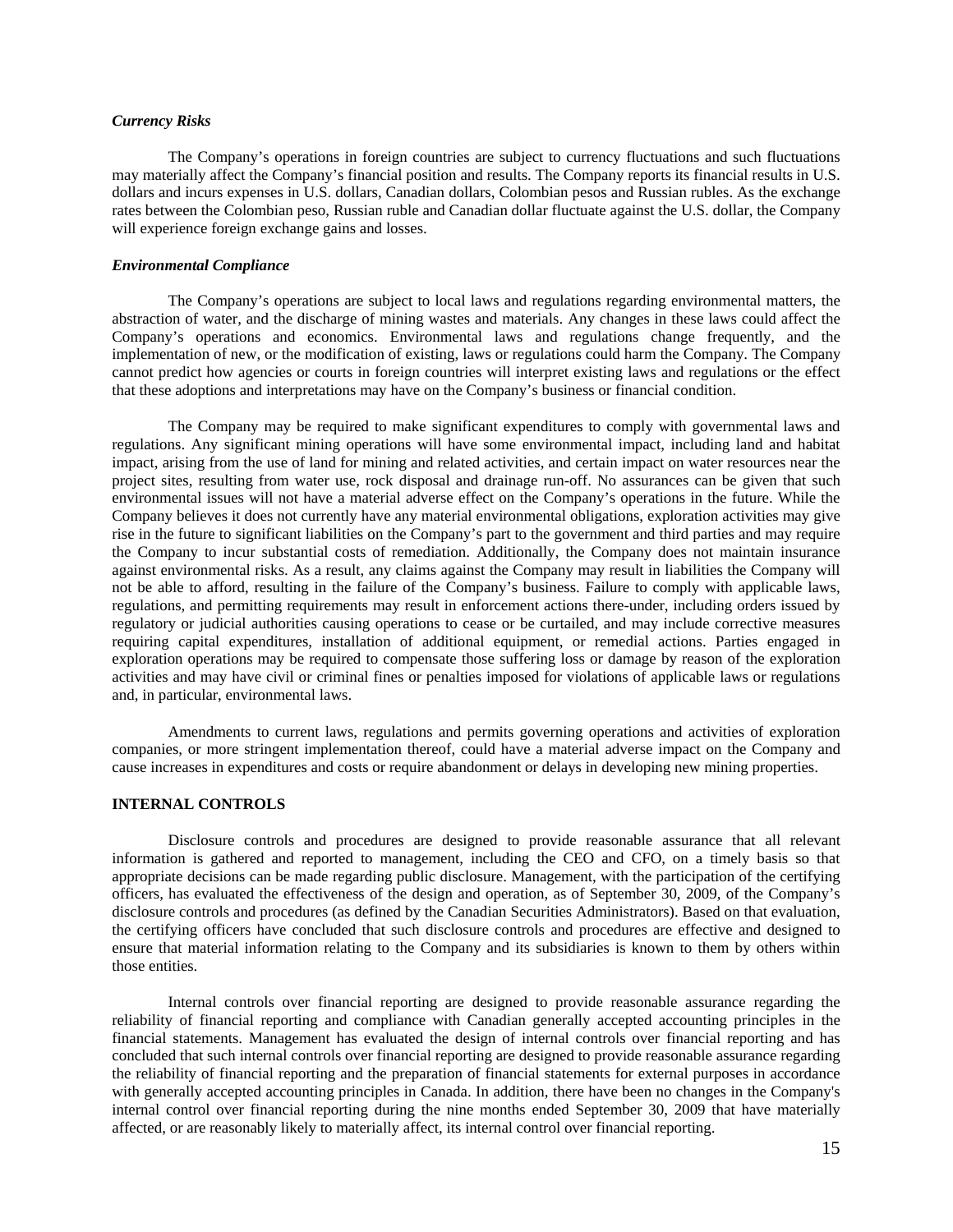### **NON-GAAP MEASURES**

Cash cost per ounce data are intended to provide additional information and should not be considered in isolation or as a substitute for measures of performance prepared in accordance with GAAP.

|                                                                                                       | Q <sub>3</sub> | $\Omega$<br><u>2009</u> |  |
|-------------------------------------------------------------------------------------------------------|----------------|-------------------------|--|
|                                                                                                       | 2009           |                         |  |
|                                                                                                       | \$<br>(000's)  | \$<br>(000's)           |  |
| Operating costs per financial statements<br>Accrual for past severance obligations (per July 3, 2009) | 6,913          | 7,188                   |  |
| collective labour agreement)                                                                          | (451)          |                         |  |
| Royalties and production taxes                                                                        | 524            | 439                     |  |
| Inventory sales adjustment                                                                            | 143            | (1,323)                 |  |
| Total cash costs                                                                                      | 7,129          | 6,304                   |  |
| Gold production (in ounces)                                                                           | 10,203         | 6,832                   |  |
| Total cash costs per ounce of gold production (\$/ ounce)                                             | 699            | 923                     |  |

Total cash costs per ounce is derived from amounts included in the Consolidated Statement of Operations and include mine site operating costs such as mining, processing, administration, smelting, refining, transportation costs, royalties and production taxes, less silver by-product credits.

### **OUTLOOK**

There have been a number of important developments at B2Gold in the first half of the fourth quarter. Construction of the Orosi mine in Nicaragua is progressing well; the illegal strike at the Limon Mine in Nicaragua has been resolved; the Company has arranged a credit facility for \$20 million; exploration programs are set to begin at several of our projects and we have welcomed back George Johnson, an important member of the former Bema team to B2Gold.

Construction of the Orosi Mine in Nicaragua is 95% complete and remains on schedule for completion and the commencement of production in late November 2009. Open pit mining has commenced with a new mining fleet. Once in commercial production, the Orosi Mine will have an initial seven year mine life and is expected to produce approximately 80,000 to 90,000 ounces of gold annually at an estimated cash cost of approximately \$465 per ounce. Initial capacity of the mill is expected to be 3,500 tonnes of ore per day and will ramp up to 5,500 tonnes of ore per day once the second ball mill is installed in the second quarter of 2010.

B2Gold holds a 95% interest in the Limon Mine. The Limon Mine concession has been in operation since 1941. To date the Limon Mine has produced approximately three million ounces of gold. The current operation is a 1,000 tonne per day underground and open pit mine. The Limon Mine currently has a mine life of 3.5 years with projected average annual production of approximately 43,000 ounces of gold annually at an estimated cash cost of approximately \$550 per ounce.

One of the three labour unions at the Limon Mine recently triggered an illegal strike and shut down production. The Ministry of Labour of the Government of Nicaragua declared the strike to be illegal, and informed the unions. The Company worked together with the Nicaraguan government officials and the union leaders to resolve the strike. An agreement to officially end the strike was signed by the three union leaders, the Company and Government officials. Operations at Limon have resumed and 100% production levels are being achieved.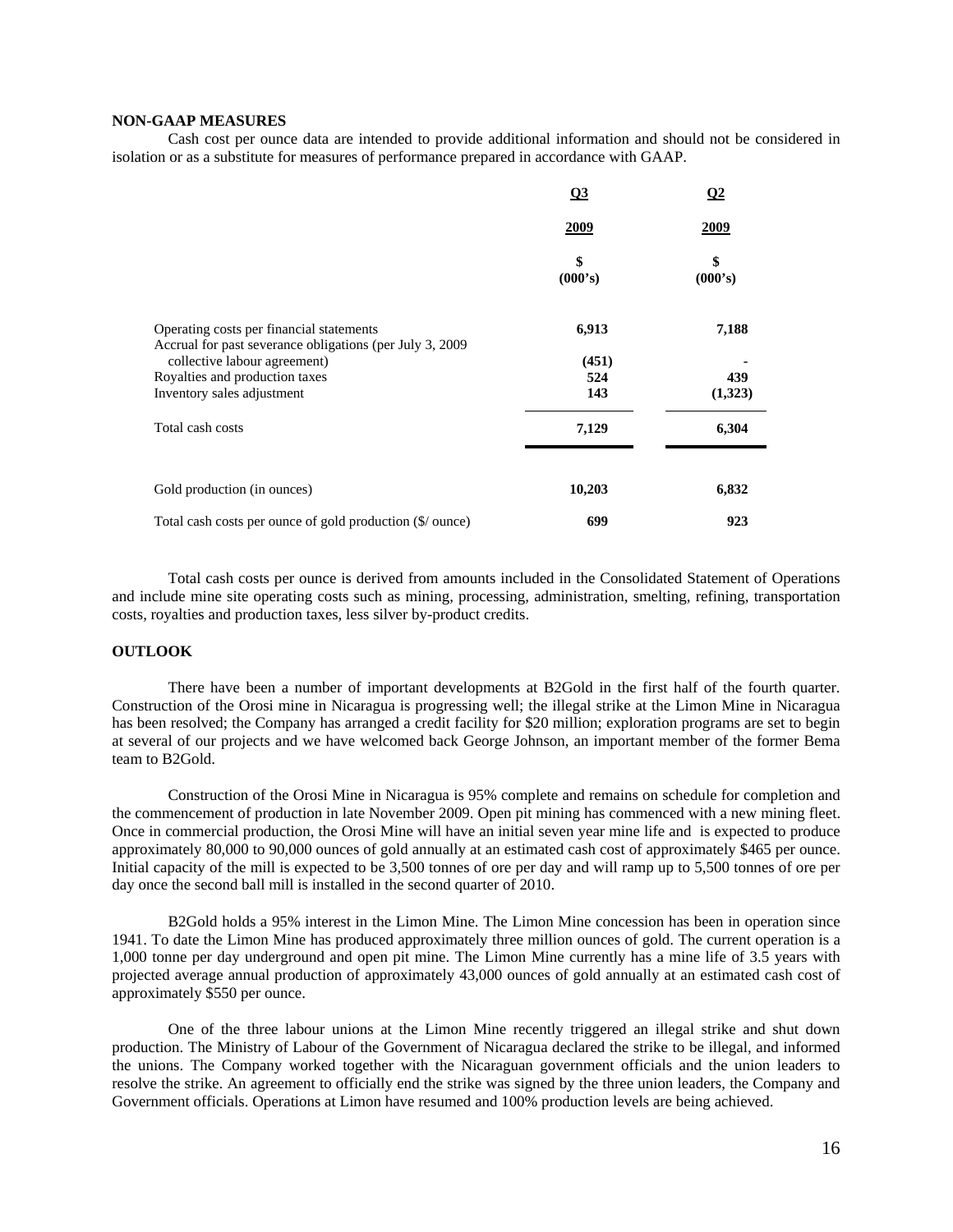With both the Orosi and Limon mines operating, B2Gold's gold production for 2010 is projected to be approximately 120,000 to 130,000 ounces with estimated cash costs of approximately \$490 to \$500 per ounce at Orosi and approximately \$545 to \$560 per ounce at Limon. Both mines are debt free and un-hedged.

On November 4, 2009, the Company signed a commitment letter for a \$20 million secured revolving credit facility with Macquarie Bank Limited. The term of the Credit Facility will be for two years with a maturity date of December 31, 2011 and an interest rate of LIBOR plus 5.5%. The proceeds will be used for general corporate purposes.

B2Gold's exploration team has generated numerous exploration targets around the Limon and Orosi mines and on other properties in Nicaragua in joint ventures with Radius Gold Inc.("Radius") and Calibre Mining Corp. ("Calibre").

At Orosi, the Company has mapped and sampled numerous mineralized over 20 kilometres of strike length. The Company plans to commence an exploration program including drilling at the Orosi property in early 2010.

At Limon, a definition drilling program is planned for the Santa Pancha area. In excess of one million ounces of gold has been mined from the Santa Pancha vein system to date. Permitting is underway for a trenching and drilling program for 2010.

On the Trebol property (a joint venture with Radius) in Nicaragua, the current exploration effort is being concentrated on further defining the Santo Domingo Zone and developing the newly discovered mineralized occurrences.

Calibre, as operator, has commenced geological mapping and prospecting, soil sampling and trenching on the Eastern Epithermal, Rosita and Bonanza targets of the Borosi Project in Nicaragua. Drilling is scheduled to commence in early 2010.

In addition, exploration drilling has recommenced on the Kupol West property's Moroshka west zone, in Far East Russia (the Kupol East and West properties are a joint venture with B2Gold, Kinross Gold Corporation and the government of Chukotka, Russia) to follow up the initial discovery hole announced in the second quarter and other targets.

At the Gramalote property in Colombia in the first quarter of 2009, the Company completed and published a National Instrument 43-101 compliant inferred mineral resource estimate for the Gramalote Ridge Zone of 74.375 million tonnes grading 1.00 g/t gold for a total of 2.39 million troy ounces of gold at a 0.5 g/t cut-off and within a \$1,000 per ounce gold optimized Whittle pit. The Gramalote Ridge zone remains open to the east and west.

Detailed regional surface exploration work carried out by the Company in 2009 at Gramalote has outlined several drill targets on strike from the Gramalote Ridge resource. The Company is currently in discussions with joint venture partner AngloGold Ashanti regarding further exploration of the Gramalote Property and the terms of the joint venture.

During the third quarter, the Company was pleased to welcome back George Johnson to the management team of B2Gold as Senior Vice President of Operations. Mr. Johnson has the responsibility for overseeing all development and producing properties including both the Limon and Orosi mines in Nicaragua. He was the Senior Vice President of Operations at Bema overseeing all of Bema's operational assets as well managing as the construction of the world class Kupol Project in Far East Russia. Following the takeover of Bema by Kinross Gold Corporation in February 2007, Mr. Johnson moved on with Kinross to manage the final construction and completion of the Kupol Project.

Management intends to continue to build B2Gold into an intermediate gold producer through the exploration and development of existing projects and the acquisition of additional development projects and producing mines that are accretive to the value of B2Gold shares.